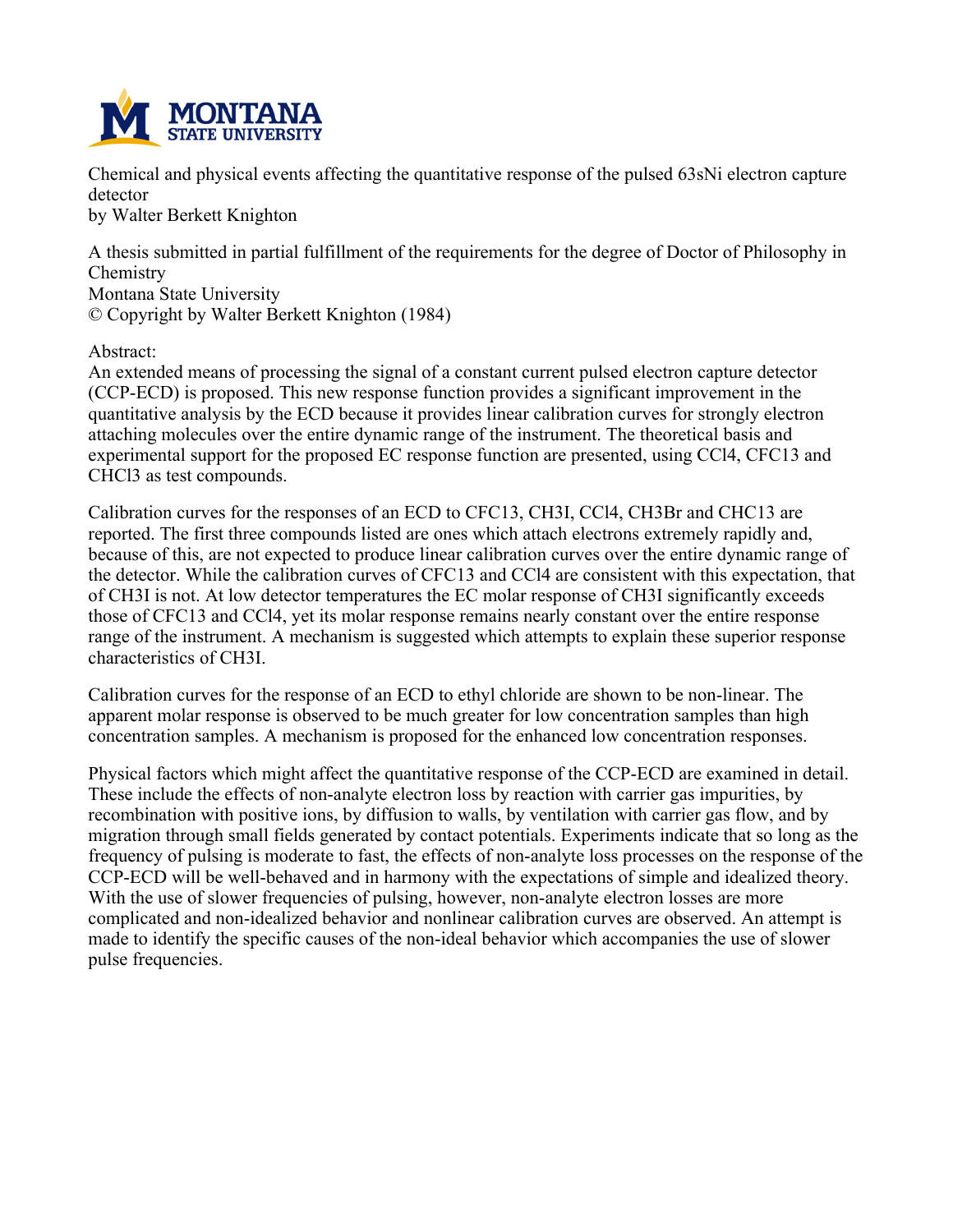# CHEMICAL AND PHYSICAL EVENTS AFFECTING THE QUANTITATIVE RESPONSE OF THE PULSED

 $^{63}{\rm Ni}$  ELECTRON CAPTURE DETECTOR

by

# Walter Berkett Knighton IV

# A thesis submitted in partial fulfillment of the requirements for the degree

# $of$

# Doctor of Philosophy

in

# Chemistry

## MONTANA STATE UNIVERSITY Bozeman, Montana

# March 1984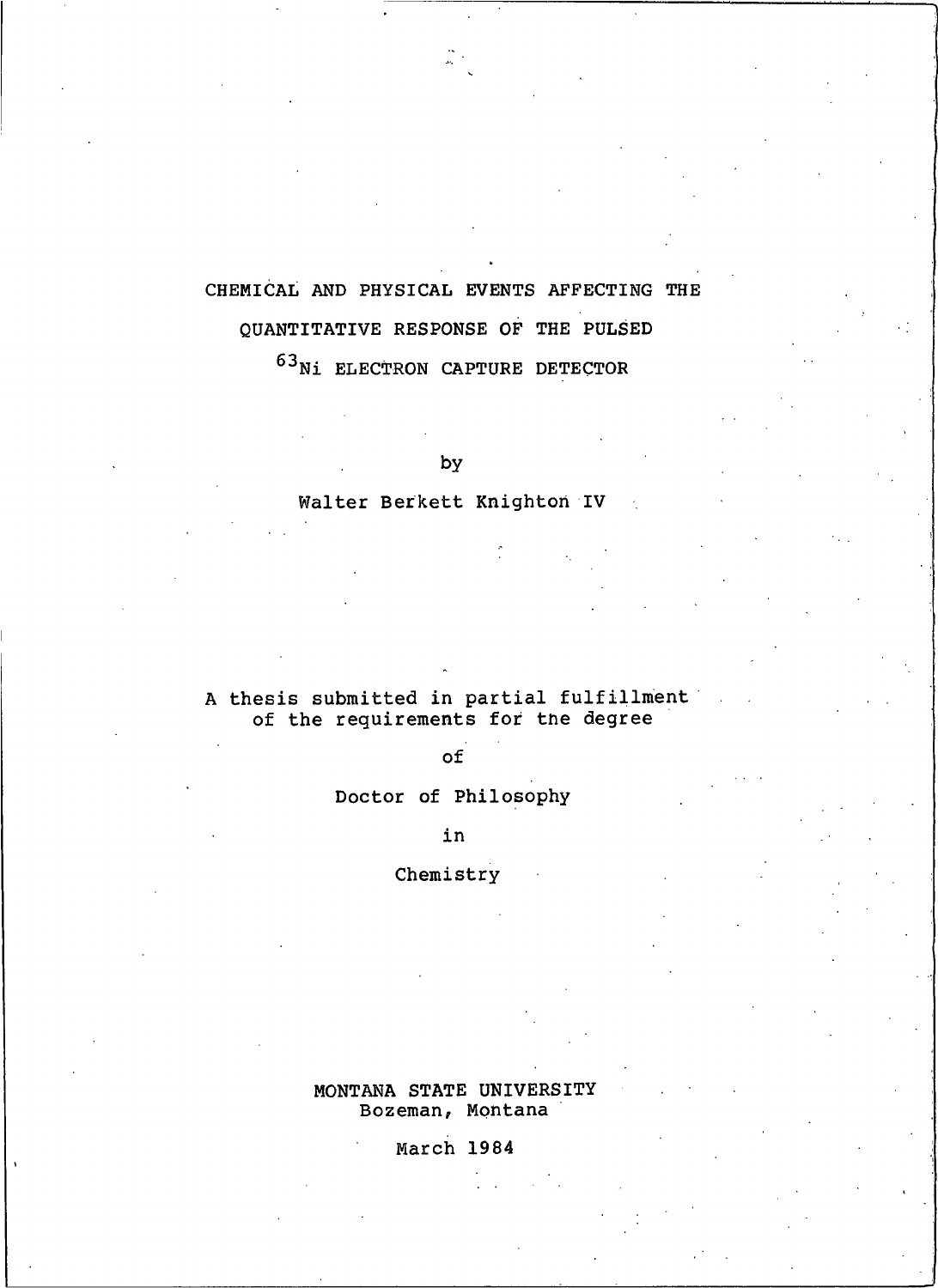$D378$  $K748$  $C_{0}$ . 2

ii

## **APPROVAL**

of a thesis submitted by

Walter Berkett Knighton IV

This thesis has been read by each member of the thesis committee and has been found to be satisfactory regarding content, English usage, format, citations,<br>bibliographic style, and consistency, and is ready for submission to the College of Graduate Studies.

Erie Drimsrug

Approved for the Major Department

 $31/84$ 

 $\frac{31/84}{\text{Date}}$  Tead, Major Department

Approved for the College of Graduate Studies

 $3/16/84$ Date

- Kenry L Parsons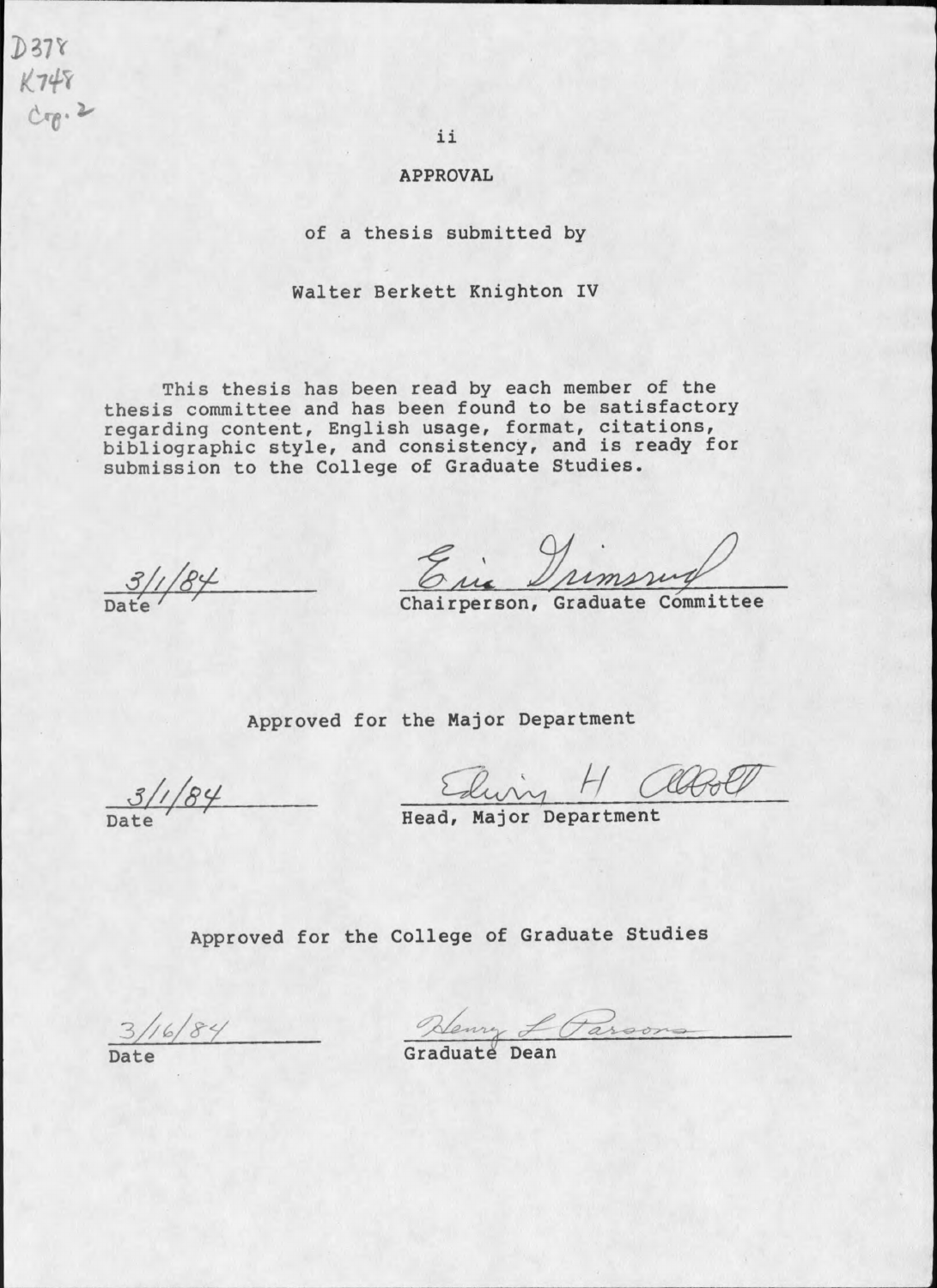## STATEMENT OF PERMISSION TO USE

In presenting this thesis in partial fulfillment of the requirements for a doctoral degree at Montana State University, I agree that the Library shall make it available to borrowers under rules of the Library. I further agree that copying of this thesis is allowable only for scholarly purposes, consistent with "fair use" as prescribed in the U.S. Copyright Law. Requests for extensive copying or reproduction of this thesis should be referred to University Microfilms International, 300 North Zeeb Road, Ann Arbor, Michigan 48106, to whom I have granted the "exclusive right to reproduce and distribute copies of the dissertation in and from microfilm and the right to reproduce and distribute by abstract in any format."

 $\mathbb{Z}$ signature Hath Berkell Kng

iii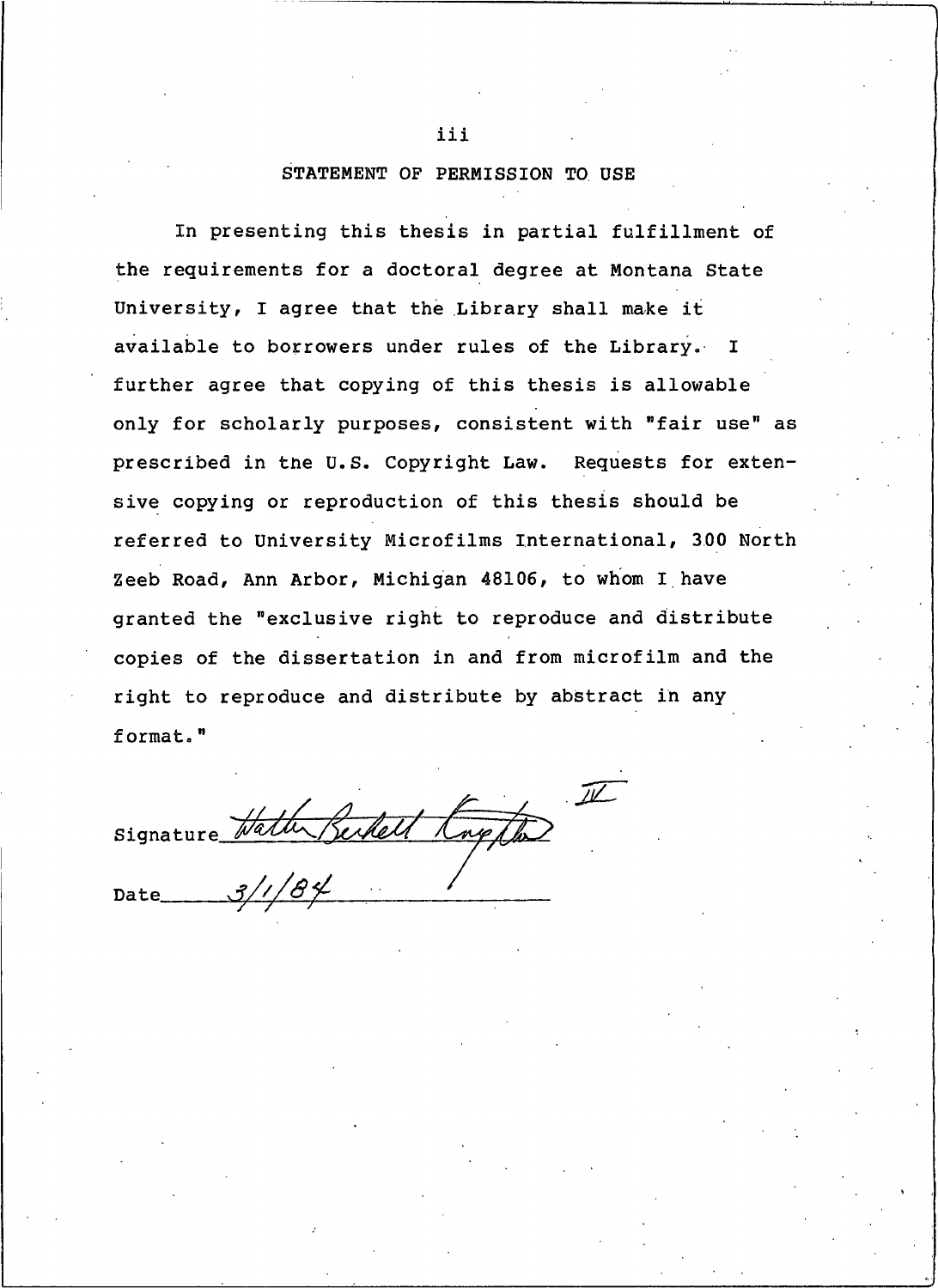## DEDICATION

I would like to dedicate this to my wife Maryanne,<br>whose faith in me never faltered, to my mother who never<br>doubted that I had the ability, and to my father who will<br>be proud of my accomplishments.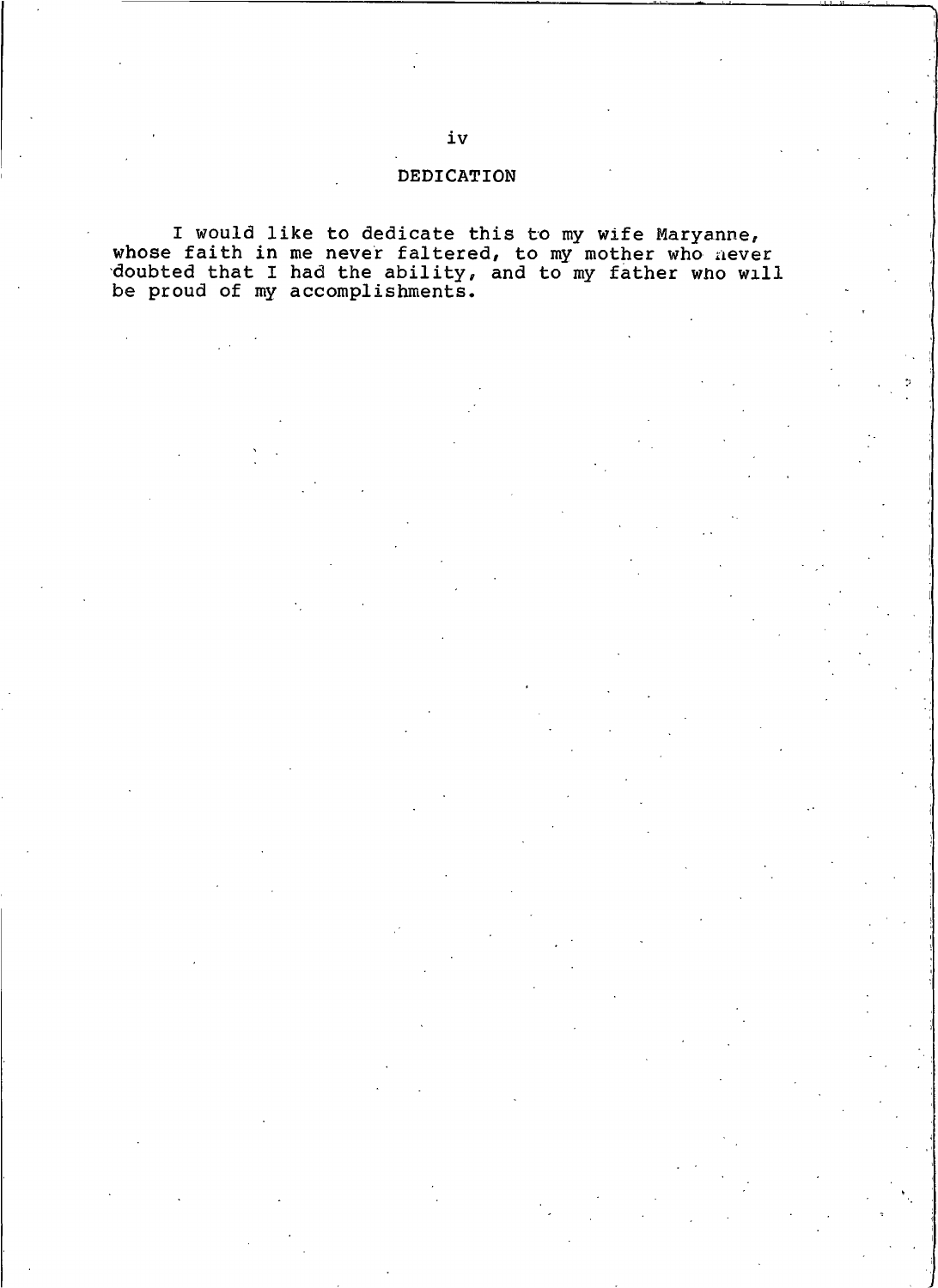## **VITA**

Walter Berkett Knighton IV was born December 24, 1955 in West Chester, Pennsylvania, son of Walter B. and Charlotte D. Knighton. He graduated in 1973 from<br>Henderson High School, West Chester, Pennsylvania. Walter entered Montana State University in 1973 and received his Bachelor of Science with Honors in Chemistry in 1978.<br>was accepted to graduate school at Montana State Uni-He versity in 1978 and received his Master of Science degree in Chemistry in 1980. In September of 1980 Walter reentered graduate school at Montana State to pursue his Doctorate of Philosophy in Chemistry.

He has accepted a faculty position in the Department of Chemistry at Franklin and Marshall College, Lancaster, Pennsylvania, beginning in January, 1984.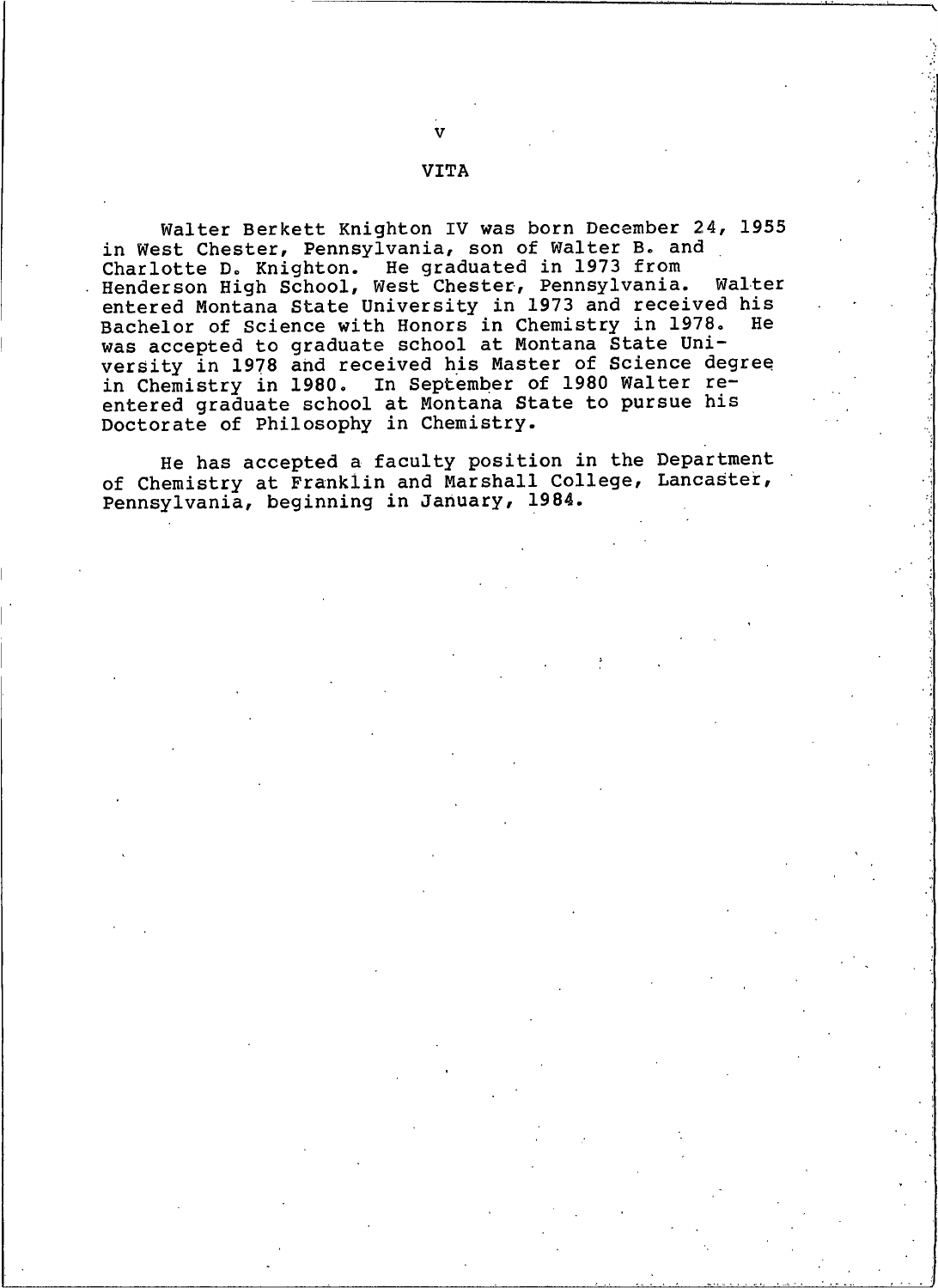## **ACKNOWLEDGMENT**

I would like to express my deepest appreciation to Dr. Arnold Craig who was responsible for getting me interested in Chemistry and to Dr. Patrik Callis who gave me invaluable insight and assistance as a Master's student.

I am deeply indebted to Dr. Eric Grimsrud for convincing me to come back to graduate school that night in Atlantic City, for it was that night's discussion which made this whole thing possible. I would also like to thank Dr. Grimsrud for the guidance with independence he gave me in pursuing this degree and for instilling faith in me when I had none.

My special thanks to Drs. Grimsrud, Callis and Cardellina whose excellent letters of recommendation enabled me to get the job at Franklin and Marshall.

Finally, I would like to express my thanks to all those people who have been my friends throughout my tenure as a student at MSU. You have meant so much to me.

vi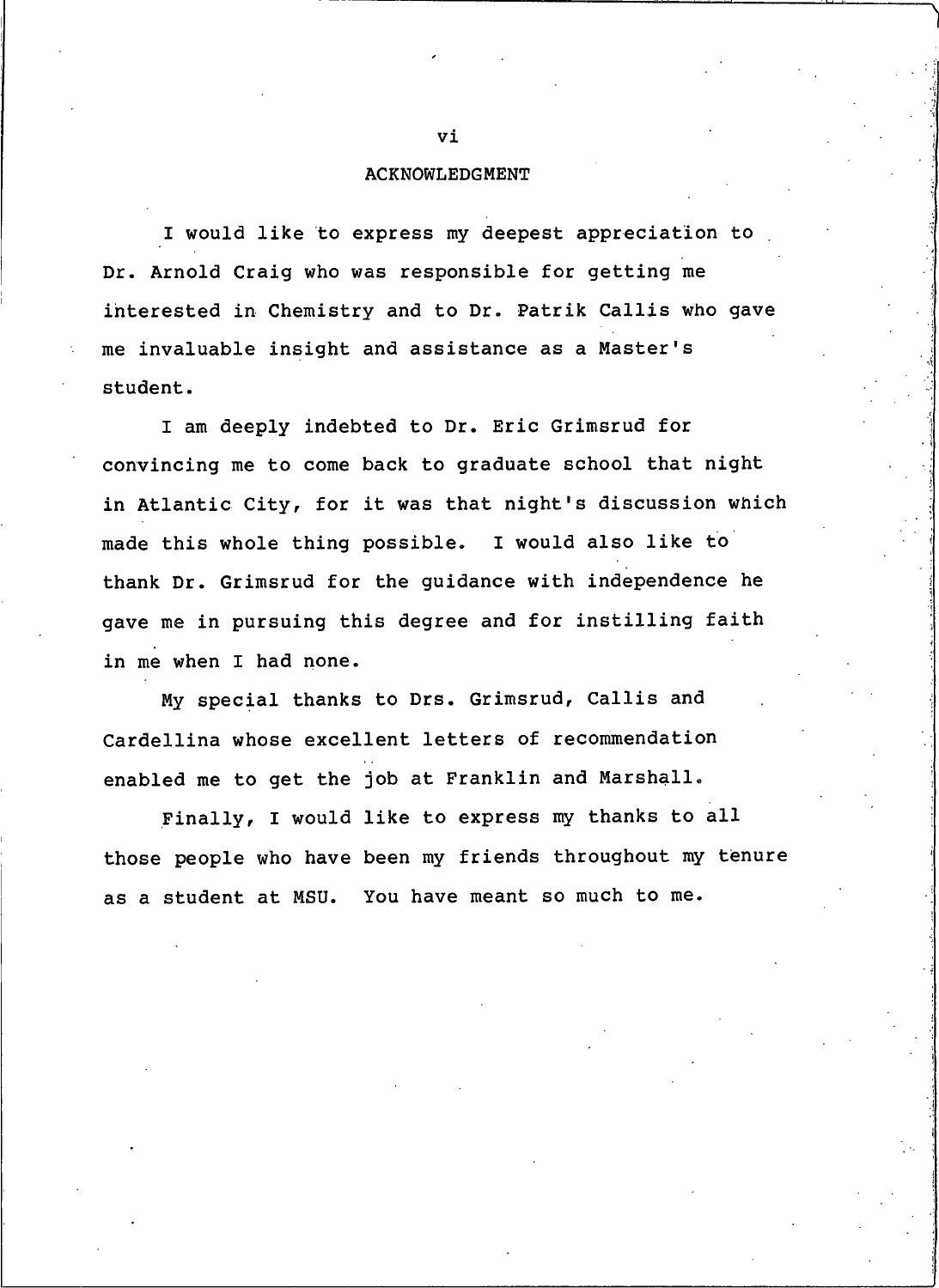# vii

# TABLE OF CONTENTS

|                            |                                                                           |  |  |  |      |  |  |  | <u>Paqe</u>   |
|----------------------------|---------------------------------------------------------------------------|--|--|--|------|--|--|--|---------------|
|                            |                                                                           |  |  |  |      |  |  |  |               |
|                            |                                                                           |  |  |  |      |  |  |  | $\mathbf{x}$  |
|                            |                                                                           |  |  |  |      |  |  |  |               |
|                            |                                                                           |  |  |  |      |  |  |  | $\mathbf 1$   |
|                            | Improvements in Modes of Operation of the ECD. 1                          |  |  |  |      |  |  |  |               |
|                            | Non-Linear Responses                                                      |  |  |  |      |  |  |  | $\frac{4}{3}$ |
|                            | Theoretical Models                                                        |  |  |  | .    |  |  |  | -7            |
| Research Objectives        |                                                                           |  |  |  | . 15 |  |  |  |               |
|                            |                                                                           |  |  |  |      |  |  |  |               |
|                            | Ancillary Equipment. 17                                                   |  |  |  |      |  |  |  |               |
|                            |                                                                           |  |  |  |      |  |  |  |               |
|                            | Electronic Circuits for Detector Operation 18                             |  |  |  |      |  |  |  |               |
|                            | Standard Preparation 26                                                   |  |  |  |      |  |  |  |               |
|                            | Chromatographic Conditions 28                                             |  |  |  |      |  |  |  |               |
|                            | Signal Processing. 30                                                     |  |  |  |      |  |  |  |               |
|                            | Errors Associated with the<br>Exponential Dilution Technique 33           |  |  |  |      |  |  |  |               |
| Results and Discussion. 39 |                                                                           |  |  |  |      |  |  |  |               |
|                            | Linearization of the ECD Response to<br>Strongly Responding Compounds.    |  |  |  |      |  |  |  | 39            |
|                            | Response of an ECD to Methyl Iodide. 58                                   |  |  |  |      |  |  |  |               |
|                            | Response of an ECD to Ethyl Chloride 74                                   |  |  |  |      |  |  |  |               |
|                            | Cell Design for Probing the ECD Plasma 97                                 |  |  |  |      |  |  |  |               |
|                            | Physical Parameters Affecting the<br>Quantitative Response of an ECD. 107 |  |  |  |      |  |  |  |               |
|                            |                                                                           |  |  |  |      |  |  |  |               |

(continued)

 $\mathbf{I}$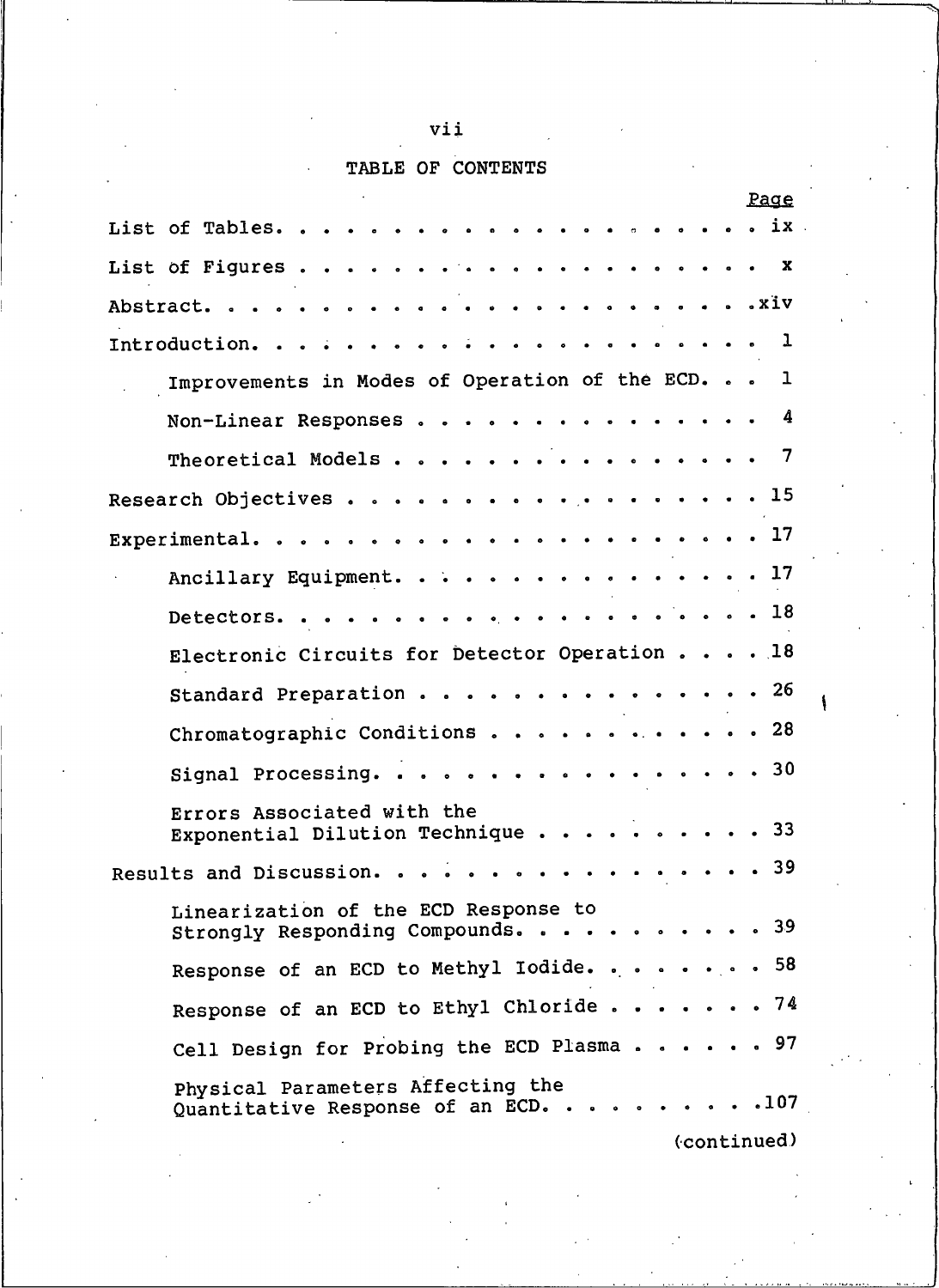| TABLE OF CONTENTS (continued) |                                                                                                                                                                                                                                                                                                                                                                                                                                                                                                                         | Page                                                                                              |
|-------------------------------|-------------------------------------------------------------------------------------------------------------------------------------------------------------------------------------------------------------------------------------------------------------------------------------------------------------------------------------------------------------------------------------------------------------------------------------------------------------------------------------------------------------------------|---------------------------------------------------------------------------------------------------|
| Summary.                      |                                                                                                                                                                                                                                                                                                                                                                                                                                                                                                                         | .133.                                                                                             |
| Literature Cited.             |                                                                                                                                                                                                                                                                                                                                                                                                                                                                                                                         | .139                                                                                              |
|                               | $\mathcal{L}_{\text{max}}$ , where $\mathcal{L}_{\text{max}}$<br>$\label{eq:2.1} \frac{1}{\sqrt{2}}\left(\frac{1}{\sqrt{2}}\right)^{2} \left(\frac{1}{\sqrt{2}}\right)^{2} \left(\frac{1}{\sqrt{2}}\right)^{2} \left(\frac{1}{\sqrt{2}}\right)^{2} \left(\frac{1}{\sqrt{2}}\right)^{2} \left(\frac{1}{\sqrt{2}}\right)^{2} \left(\frac{1}{\sqrt{2}}\right)^{2} \left(\frac{1}{\sqrt{2}}\right)^{2} \left(\frac{1}{\sqrt{2}}\right)^{2} \left(\frac{1}{\sqrt{2}}\right)^{2} \left(\frac{1}{\sqrt{2}}\right)^{2} \left(\$ |                                                                                                   |
|                               | $\label{eq:2.1} \mathcal{L}(\mathcal{L}(\mathcal{L})) = \mathcal{L}(\mathcal{L}(\mathcal{L})) = \mathcal{L}(\mathcal{L}(\mathcal{L})) = \mathcal{L}(\mathcal{L}(\mathcal{L})) = \mathcal{L}(\mathcal{L}(\mathcal{L})) = \mathcal{L}(\mathcal{L}(\mathcal{L})) = \mathcal{L}(\mathcal{L}(\mathcal{L})) = \mathcal{L}(\mathcal{L}(\mathcal{L})) = \mathcal{L}(\mathcal{L}(\mathcal{L})) = \mathcal{L}(\mathcal{L}(\mathcal{L})) = \mathcal{L}(\mathcal{L}(\mathcal{L})) = \math$                                          |                                                                                                   |
|                               | $\label{eq:2.1} \mathcal{L}(\mathcal{L}^{\text{max}}_{\mathcal{L}}(\mathcal{L}^{\text{max}}_{\mathcal{L}}),\mathcal{L}^{\text{max}}_{\mathcal{L}}(\mathcal{L}^{\text{max}}_{\mathcal{L}}))\leq \mathcal{L}(\mathcal{L}^{\text{max}}_{\mathcal{L}}(\mathcal{L}^{\text{max}}_{\mathcal{L}}))$                                                                                                                                                                                                                             | $\mathcal{L}(\mathcal{L})$ and $\mathcal{L}(\mathcal{L})$ . The set of $\mathcal{L}(\mathcal{L})$ |
|                               | $\mathcal{L}(\mathcal{L}^{\mathcal{L}})$ and $\mathcal{L}^{\mathcal{L}}(\mathcal{L}^{\mathcal{L}})$ and $\mathcal{L}^{\mathcal{L}}(\mathcal{L}^{\mathcal{L}})$                                                                                                                                                                                                                                                                                                                                                          |                                                                                                   |

viii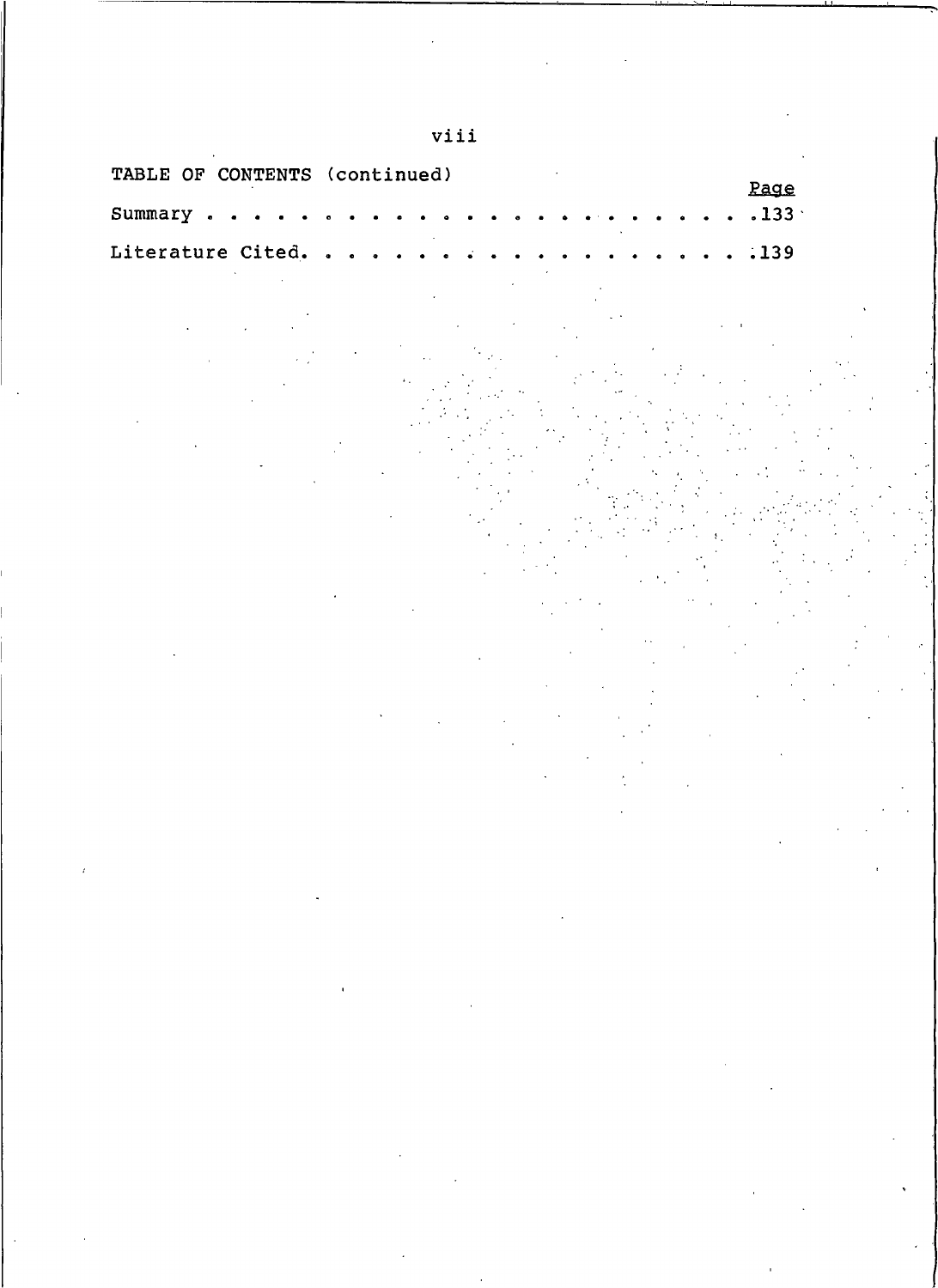LIST OF TABLES

|                                                                                    | Page |
|------------------------------------------------------------------------------------|------|
| 1. Physical parameters associated with the<br>relative molar responses reported in |      |
|                                                                                    |      |

 $ix$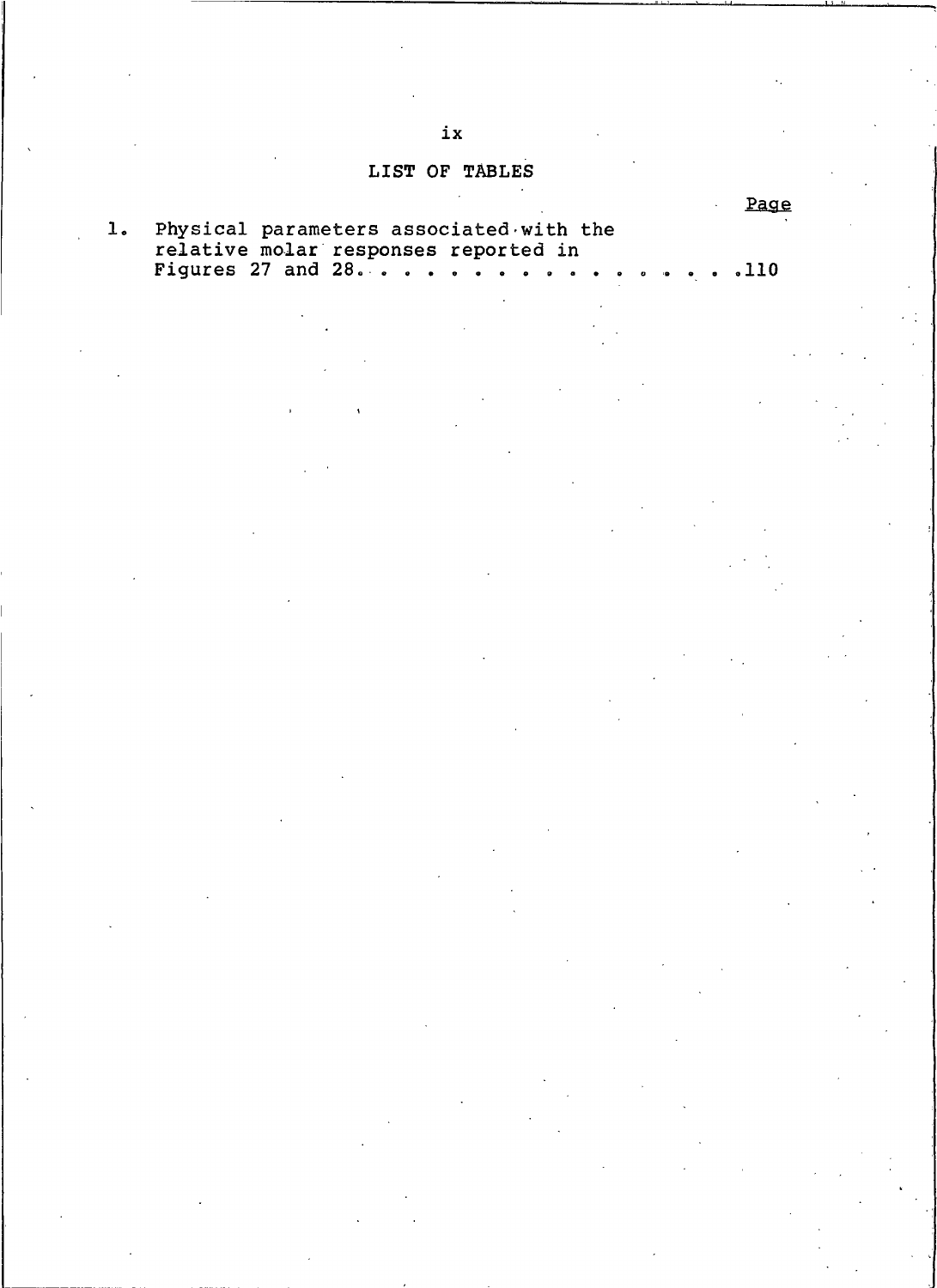# LIST OF FIGURES

| <u>Fiqure</u> |                                                                                                                                                                                                                                                                                                                                        | Page |
|---------------|----------------------------------------------------------------------------------------------------------------------------------------------------------------------------------------------------------------------------------------------------------------------------------------------------------------------------------------|------|
| 1.            | ECD cell designs used in this study. Both<br>sources are 15 mCi. Dimensions of cell 1<br>are 1.0 cm x 1.5 cm and of cell 2 1.4 cm x<br>$1.4 \, cm. \, . \, .$                                                                                                                                                                          | 19   |
| 2.            | Circuit for constant current operation of<br>ECD (A) where positive pulses are applied<br>to the anode and (B) where negative pulses<br>are applied to the cathode.                                                                                                                                                                    | -21  |
| з.            | Low pass filter used to smooth the signal<br>from the CCP-ECD for computer controlled<br>experiments<br>.                                                                                                                                                                                                                              | .23  |
| 4.            | Circuit for fixed frequency operation<br>of an ECD $\ldots$<br>$\bullet$ $\bullet$ $\bullet$ $\bullet$                                                                                                                                                                                                                                 | 24   |
| 5.            | General schematic of the experimental<br>apparatus used for the wide range<br>calibration of the ECD response to<br>volatile halogenated methanes                                                                                                                                                                                      | 29   |
| б.            | Strip chart record of a typical<br>experimental run showing exponential decay<br>of the ECD frequency with time. Analyte<br>concentration can be determined at any time<br>using Equation 2 where Co is the<br>concentration at which $f = 100$ KHz.<br>Baseline frequency, fo, is the observed<br>frequency prior to sample injection | . 34 |
| 7.            | Relative uncertainty in the determination of<br>the relative molar response,<br>$(\sigma \Delta f/C)/(\Delta f/C)$ (solid line), and its<br>individual components' calculated<br>concentration, oC/C (dotted line), and<br>measured frequency response, $\sigma \Delta f / \Delta f$                                                   |      |
|               | (dashed line), as a function of dilution<br>time. Decadic decreases in concentration<br>from Co are marked at their corresponding<br>elapsed time intervals. 36                                                                                                                                                                        |      |
| 8.            | Chromatograms of halogenated methane<br>standards obtained using tandem ECD's 45                                                                                                                                                                                                                                                       |      |
|               | (6.8)                                                                                                                                                                                                                                                                                                                                  |      |

 $\mathbf{x}$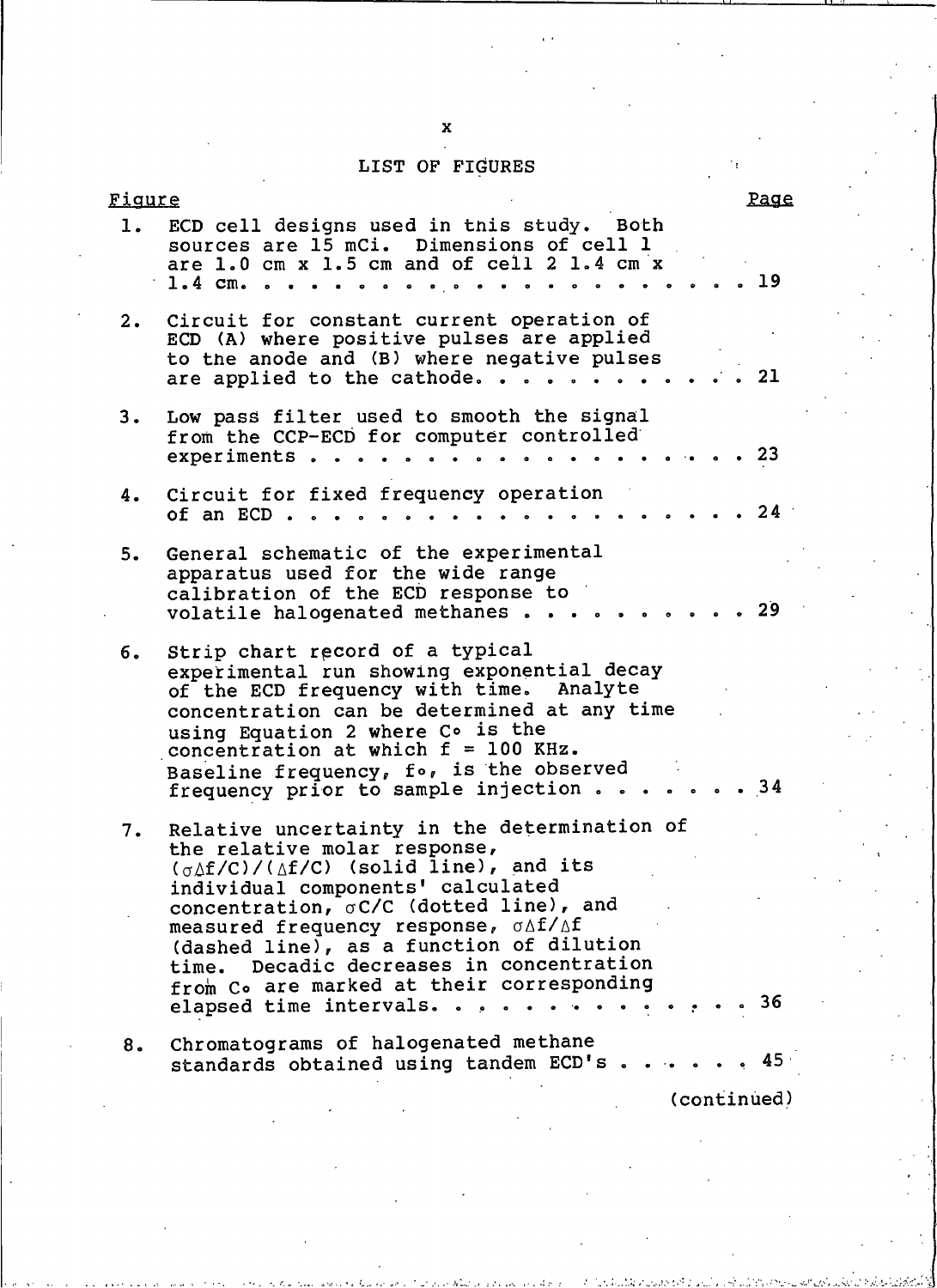| <u>Fiqure</u> |                                                                                                                                                                                                                                                                                                                                                                    | <u>rage</u> |  |  |  |  |
|---------------|--------------------------------------------------------------------------------------------------------------------------------------------------------------------------------------------------------------------------------------------------------------------------------------------------------------------------------------------------------------------|-------------|--|--|--|--|
| 9.            | Synthesized molar response curves predicted<br>from (A) the conventional response function<br>calculated from Equation 12 and (B) the<br>extended response function calculated from<br>Equation 13, for three analytes of<br>differing electron capture rate constants                                                                                             | -49         |  |  |  |  |
| 10.           | Typical chromatograms of standards<br>containing $CFC1_{3}$ , $CHC1_{3}$ and $CCL_{4}$ .<br>Concentrations are $(A)$ 3.8 ppb CFCl <sub>3</sub> , 48<br>ppb CHCl <sub>3</sub> and 9.5 ppb CCl <sub>4</sub> ; (B) $0.38$ ppb<br>$CFC13$ , 4.8 ppb CHCl <sub>3</sub> and 0.95 ppb CCl <sub>4</sub>                                                                    | - 52        |  |  |  |  |
| 11.           | Measurements of relative molar responses<br><u>versus</u> relative input rate (flux) for<br>halogenated methane standards, where the<br>response has been measured using (A) the<br>conventional response function and (B) the<br>extended response function. .                                                                                                    | . 53        |  |  |  |  |
| 12.           | Calibration curves for ECD responses to<br>$CFC13$ using both the conventional and<br>extended definitions of response.                                                                                                                                                                                                                                            | . 56        |  |  |  |  |
| 13.           | Typical chromatograms of standards<br>containing five halogenated methanes.<br>Detector temperature is 75°C. Concentrations<br>are (A) CH3Br 20 ppb, CFCl3 0.2 ppb, CH3I<br>0.2 ppb, $CHCl_3$ 0.8 ppb and $CCl_4$ 0.4 ppb; (B)<br>CH <sub>3</sub> Br 800 ppb, CFCl <sub>3</sub> 8 ppb, CH <sub>3</sub> I 8 ppb,<br>$CH\bar{C}1_3$ 32 ppb and $C\bar{C}1_4$ 16 ppb. | - 60        |  |  |  |  |
| 14.           | Calibration curves for ECD response to<br>$CH_3Br$ , $CFC1_3$ , $CH_3I$ , $CHC1_3$ and $CCL_{d}$ as a<br>function of detector temperature.                                                                                                                                                                                                                         | 61          |  |  |  |  |
| 15.           | Data of Figure 14 at 275°C shown in the<br>form of relative molar responses vs.<br>relative analyte input rate (flux) into<br>the detector.                                                                                                                                                                                                                        | . 63        |  |  |  |  |
| 16.           | Data of Figure 14 at 75°C shown in the form<br>of relative molar responses vs. relative<br>analyte flux into the detector.                                                                                                                                                                                                                                         | - 64        |  |  |  |  |
| (continued)   |                                                                                                                                                                                                                                                                                                                                                                    |             |  |  |  |  |

xi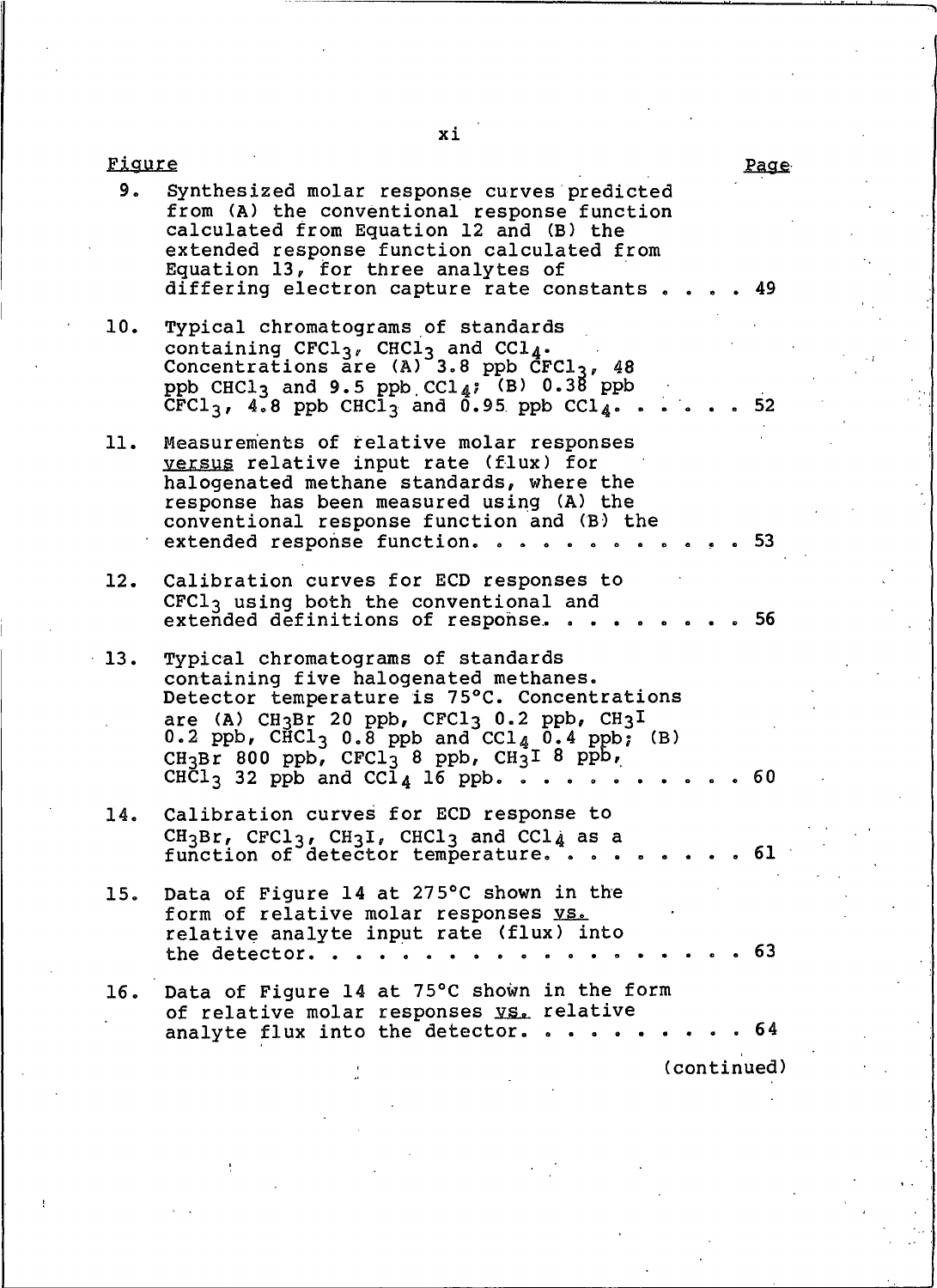xii

| rigure |                                                                                                                                                                                                                                                                                            |                    | <u>Page</u> |
|--------|--------------------------------------------------------------------------------------------------------------------------------------------------------------------------------------------------------------------------------------------------------------------------------------------|--------------------|-------------|
|        | 17. ECD response to CH <sub>3</sub> Cl and C <sub>2</sub> H <sub>5</sub> Cl standards<br>throughout wide range of concentration.<br>Detector temperature is 300°C.<br>$(Reference 10)$ .                                                                                                   | $\cdot$ $\cdot$ 75 |             |
| 18.    | Wide range calibration curves of C <sub>2</sub> H <sub>5</sub> Cl at<br>several different detector temperatures.<br>Varian 3700 CCP-ECD. Carrier gas is $N_2$ 81                                                                                                                           |                    |             |
| 19.    | Wide range calibration curves of $C_2H_5Cl$ for<br>$N_2$ and Ar 10% CH <sub>4</sub> carrier gases. Inserts<br>show actual chromatograms corresponding to<br>indicated data points. Varian 3700 CCP-<br>ECD. Detector temperature is 300°C83                                                |                    |             |
| 20.    | Wide range calibration curves of $C_2H_5C1$ for<br>N <sub>2</sub> and Ar 10% CH <sub>4</sub> carrier gases. Homebuilt<br>CCP-ECD. Detector temperature is 200°C84                                                                                                                          |                    |             |
| 21.    | Calibration curves of C <sub>2</sub> H <sub>5</sub> Cl for N <sub>2</sub> and Ar<br>10% $CH_A$ carrier gases. Homebuilt $\text{FP-ECD.}$<br>Detector temperature is 150°C85                                                                                                                |                    |             |
| 22.    | Calibration curves of $C_{2}H_{5}Cl$ under normal<br>conditions (circles) and with 100 ppm<br>pentene added to the N <sub>2</sub> carrier gas<br>(squares). Varian 3700 CCP-ECD. Detector<br>temperature is 300°C.                                                                         |                    | -89         |
| 23.    | Calibration curves of $C_2H_5C1$ obtained using<br>tandem ECD's with different volume flow<br>rates through the detectors. Homebuilt<br>FFP-ECD. Carrier gas N <sub>2</sub> . Detector<br>temperature is $150^{\circ}$ C.                                                                  |                    | -91         |
| 24.    | Calibration curves of $C_2H_5C1$ obtained using<br>tandem ECD's with different volume flow<br>rates through the detectors. Homebuilt<br>FFP-ECD. Carrier gas Ar 10% CH4. Detector<br>temperature is $150^{\circ}$ C.                                                                       |                    | . 92        |
| 25.    | An illustration of the condition thought to<br>exist in the ECD after 300 us. Since the<br>prior pulse, all the electrons created by<br>$\beta$ ionization throughout the source have<br>migrated instantly to the plasma-sheath<br>interface, which grows with time<br>$(Reference 23)$ . |                    | . 100       |
|        |                                                                                                                                                                                                                                                                                            |                    | (continued) |
|        |                                                                                                                                                                                                                                                                                            |                    |             |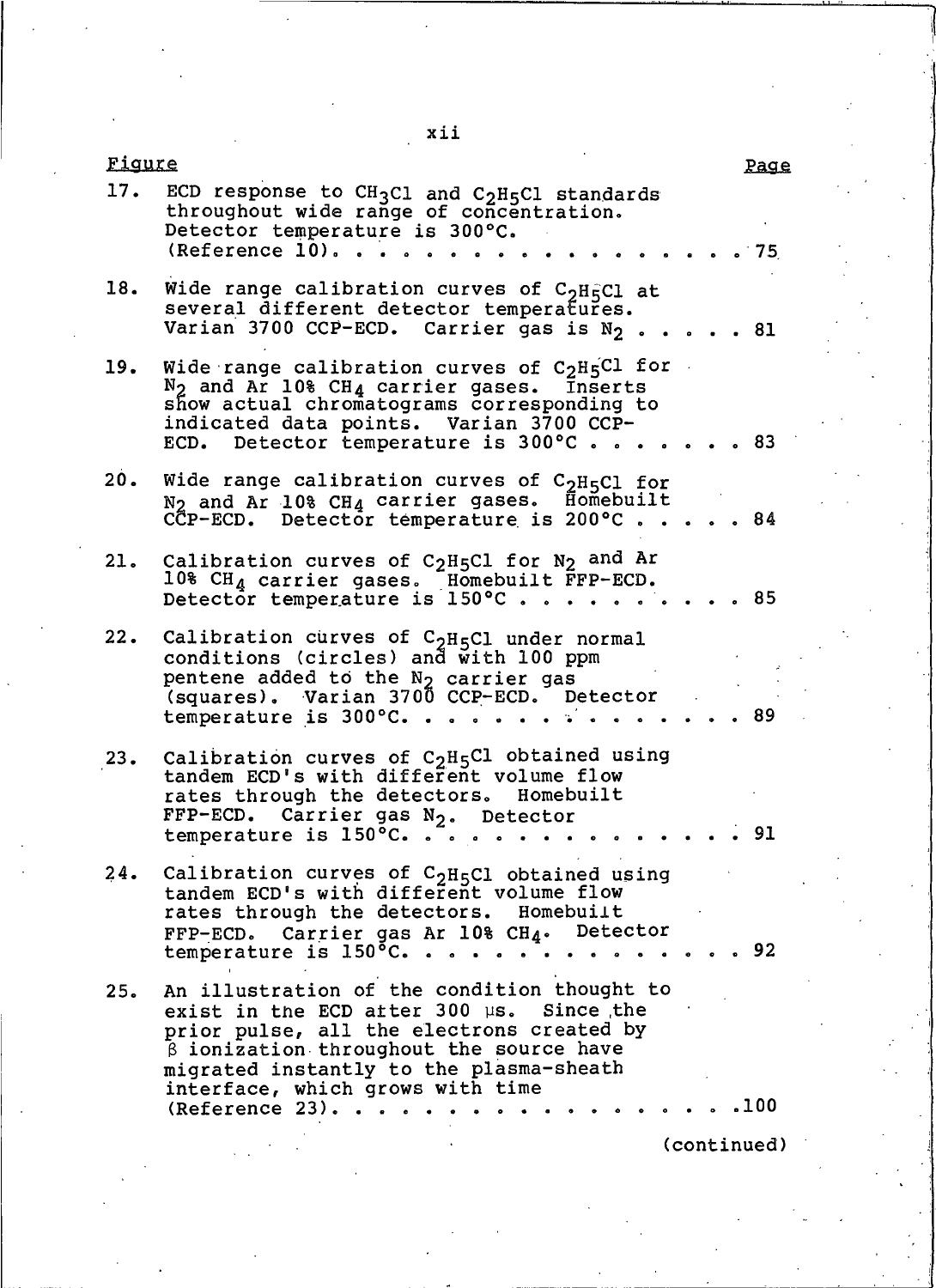Figure Page  $26.$ ECD cell design for spatially discrete sample introduction . . .102  $27.$ Relative molar responses, Af/conc, for CF<sub>2</sub>Cl<sub>2</sub> versus concentration at different baseline frequencies of pulsing. Maximum response of the instrument,  $f = 100$  KHz, occurred at concentration C<sub>o</sub>. The values of Co and the maximum molar responses for each case are listed in Table 1. . . . .109  $28.$ Relative molar responses,  $\Delta f / \text{conc}$ , (circles), and Af{(H+f)/f}/conc (triangles) for CFCl3 versus concentration at different baseline frequencies of pulsing. Maximum response of the instrument,  $f = 100$  kHz, occurred at concentration Co. The values of Co and the maximum molar responses for each .112 case are listed in Table 1. . . 29. Standing current, I, (circles), measured at the anode as a function of pulse period. Electron population in the cell at the instant of pulsing  $N_{\Theta}^{+}$  (squares), was obtained from the product of standing current and pulse period. Predicted electron population (solid line) determined from Equation 5 and an assumed constant value of  $L' = 300 s^{-1}$ . First-order electron loss rate constant, L' (triangles), evaluated from the standing current measurements and Equation 5... .115

xiii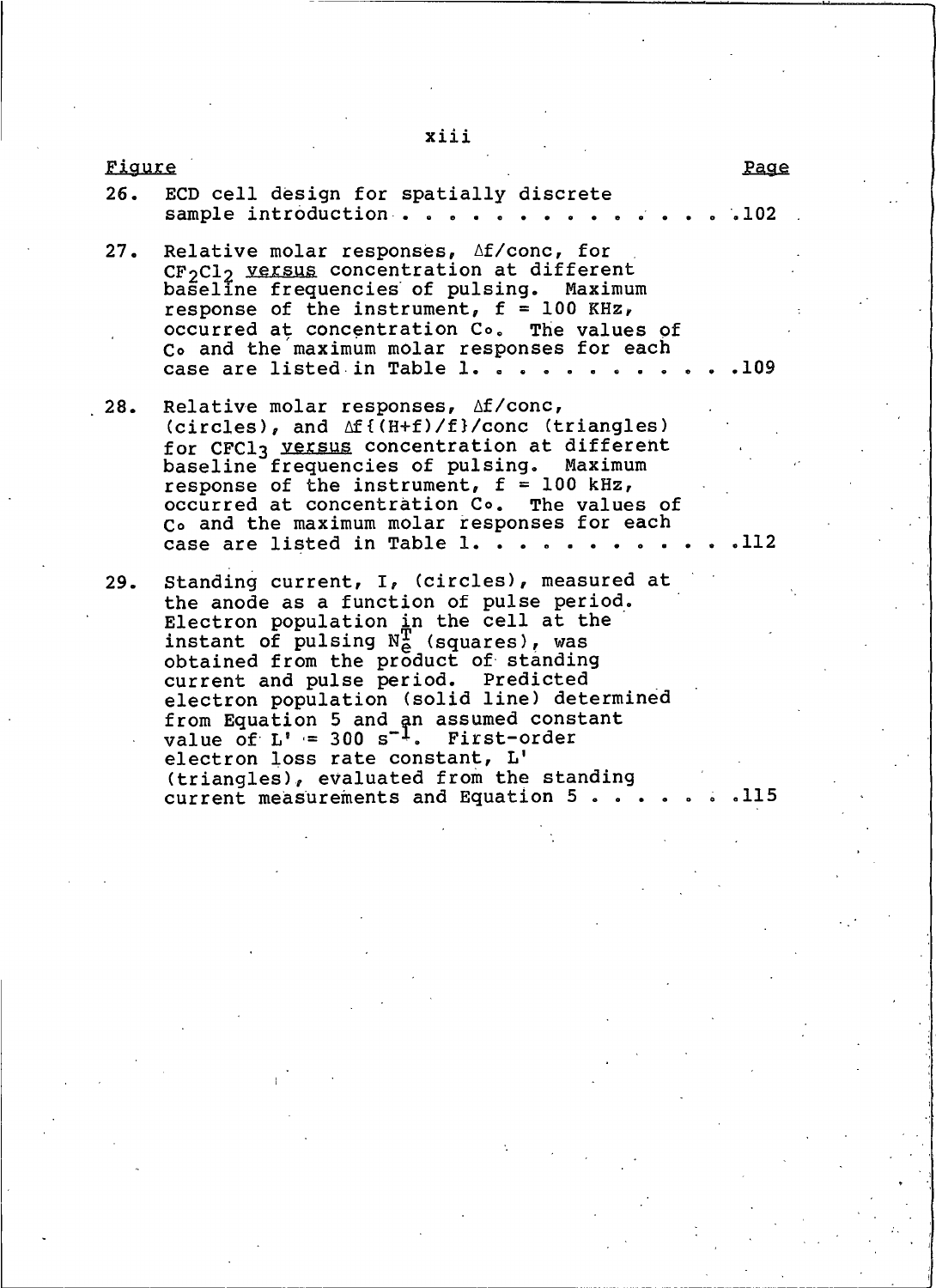#### **ABSTRACT**

An extended means of processing the signal of a constant current pulsed electron capture detector (CCP-ECD) is proposed. This new response function provides a significant improvement in the quantitative analysis by the ECD because. it provides linear calibration curves for strongly electron attaching molecules over the entire dynamic range of the The theoretical basis and experimental support. instrument. for the proposed EC response function are presented, using  $\texttt{CCl}_{\textit{A}}$ , CFCl3 and CHCl3 as test compounds.

Calibration curves for the responses of an ECD to CFCl<sub>3</sub>, CH<sub>3</sub>I, CCl<sub>4</sub>, CH<sub>3</sub>Br and CHCl<sub>3</sub> are reported. The firs<br>three compounds listed are ones which attach electrons ex-The first tremely rapidly and, because of this, are not expected to produce linear calibration curves over the entire dynamic While the calibration curves of range of the detector. CFCl<sub>3</sub> and CCl<sub>4</sub> are consistent with this expectation, that of At low detector temperatures the EC molar  $CH<sub>3</sub>I$  is not. response of CH3I significantly exceeds those of CFCl3 and  $\operatorname{ccl}^-_{4}$ , yet its molar response remains nearly constant over the entire response range of the instrument. A mechanism is suggested which attempts to explain these superior response characteristics of  $CH<sub>3</sub>I<sub>o</sub>$ 

Calibration curves for the response of an ECD to ethyl chloride are shown to be non-linear. The apparent molar response is observed to be much greater for low concentration samples than high concentration samples. A mechanism is proposed for the enhanced low concentration responses.

Physical factors which might affect the quantitative response of the CCP-ECD are examined in detail. These include the effects of non-analyte electron loss by reaction with carrier gas impurities, by recombination with positive ions, by diffusion to walls, by ventilation with carrier gas flow, and by migration through small fields generated by Experiments indicate that so long as contact potentials. the frequency of pulsing is moderate to fast, the effects of non-analyte loss processes on the response of the CCP-ECD will be well-behaved and in harmony with the expectations of simple and idealized theory. With the use of slower frequencies of pulsing, however, non-analyte electron losses<br>are more complicated and non-idealized behavior and nonlinear calibration curves are observed. An attempt is made to identify the specific causes of the non-ideal behavior which accompanies the use of slower pulse frequencies.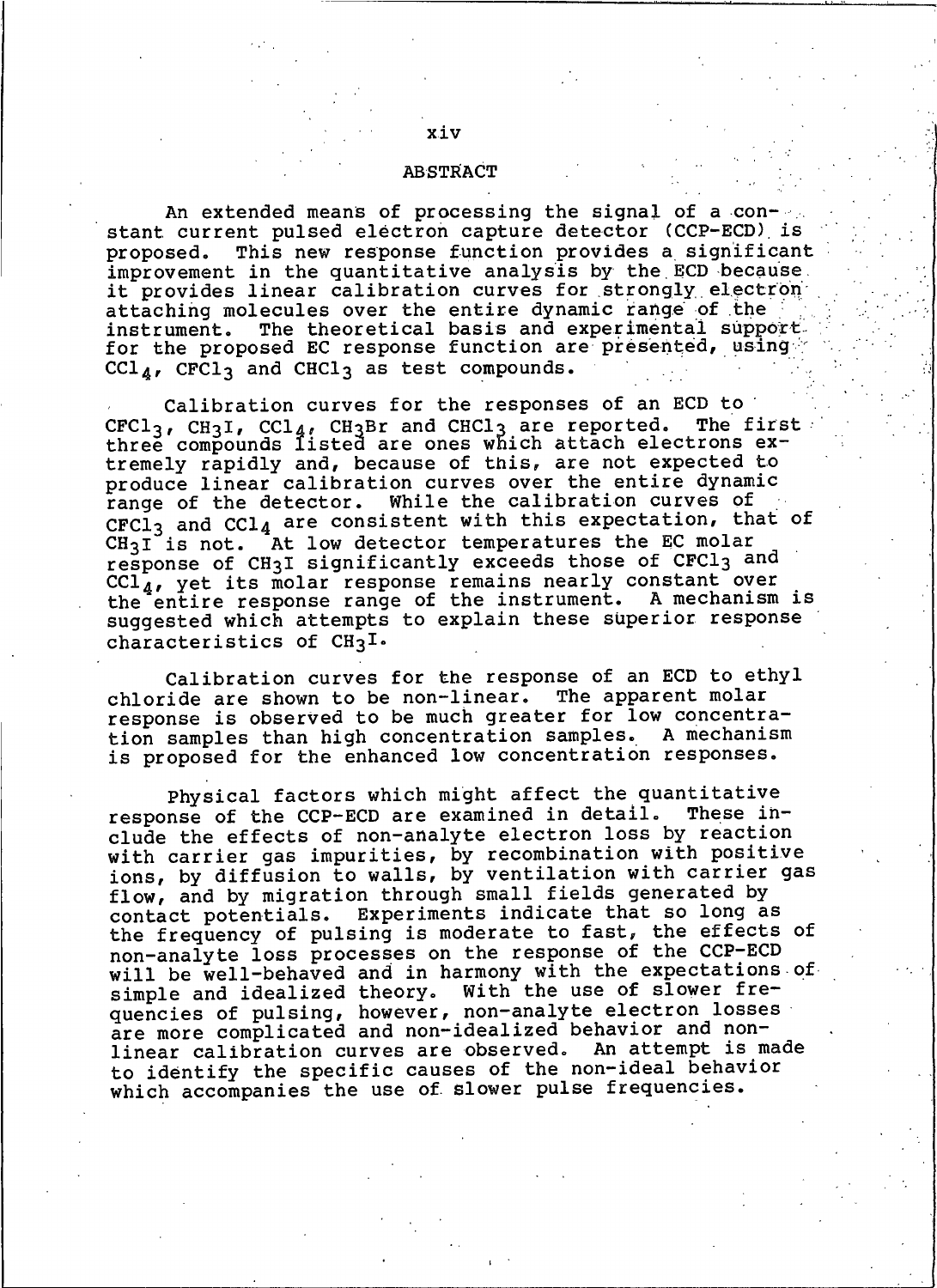## INTRODUCTION

# Improvements in Modes of Operation of the ECD

In the late 1950's the electron capture detector (ECD) was developed in response to the need for a sensitive detector to use with the newly discovered technique of gas chromatography (GC). The first report of using an ECD as a detector for GC was by its inventor J. E. Lovelock in 1958 (1). Even at this early date it was recognized to be extremely sensitive to certain compounds, many of which also happened to be of environmental importance. Although extremely sensitive, quantitation of the responses obtained with this device was difficult, due to non-linear and often unpredictable relationships between the measured response and sample concentration. In spite of these difficulties, the ECD was pressed into service for trace pesticide residue analysis (2). Because the ECD possessed the lowest detection limits available for pesticide residue analysis at the time, instrument manufacturers began producing gas chromatographs equipped with this detector. Commercial production of the ECD, however, did not significantly lead to its improvement.

The original ECD's were operated in the direct current (DC) mode, in which a small constant potential was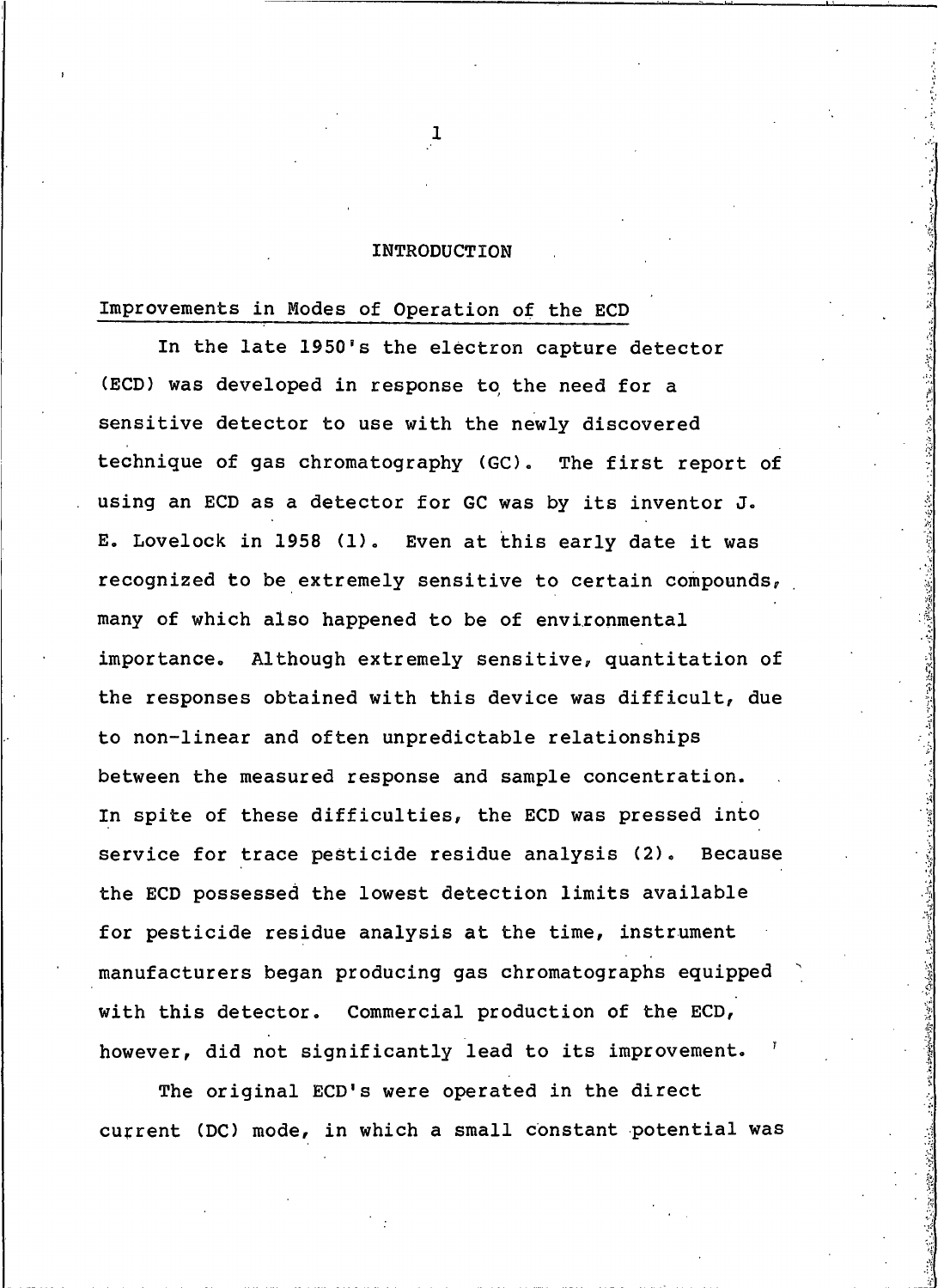applied to the cell's two electrodes and the response was taken as the change in cell current  $(\Delta I)$ . The responses observed with this original device were found to be very complex and could not be explained by electron capture processes alone. Lovelock (3) addressed this point and reported that, in addition to operating as an electron capture detector, this device sometimes also functioned as an ionization cross section detector, a metastable ionization detector and an electron mobility detector. These unwanted modes of detection were found to be eliminated by addition of 10% methane to the argon carrier The addition of methane to the carrier gas was found qas. to promote the thermalization of secondary electrons and facilitated the deactivation of metastables through inelastic collisions. Electron mobility effects were also eliminated because of the fast drift velocity of electrons in the argon 10% methane carrier. Lovelock (3) also recognized that the observed ECD responses were perturbed by space charge potentials arising from the separation of oppositely charged particles in the DC-ECD. Also, contact potentials resulting from the deposition of material films on the cell surfaces could affect the response. Within this report, Lovelock (3) proposed that these additional effects could be eliminated or minimized if the ECD was operated in the pulsed mode. A brief, intermittent pulsed waveform could be used to collect the electrons, thereby

 $\mathcal{P}$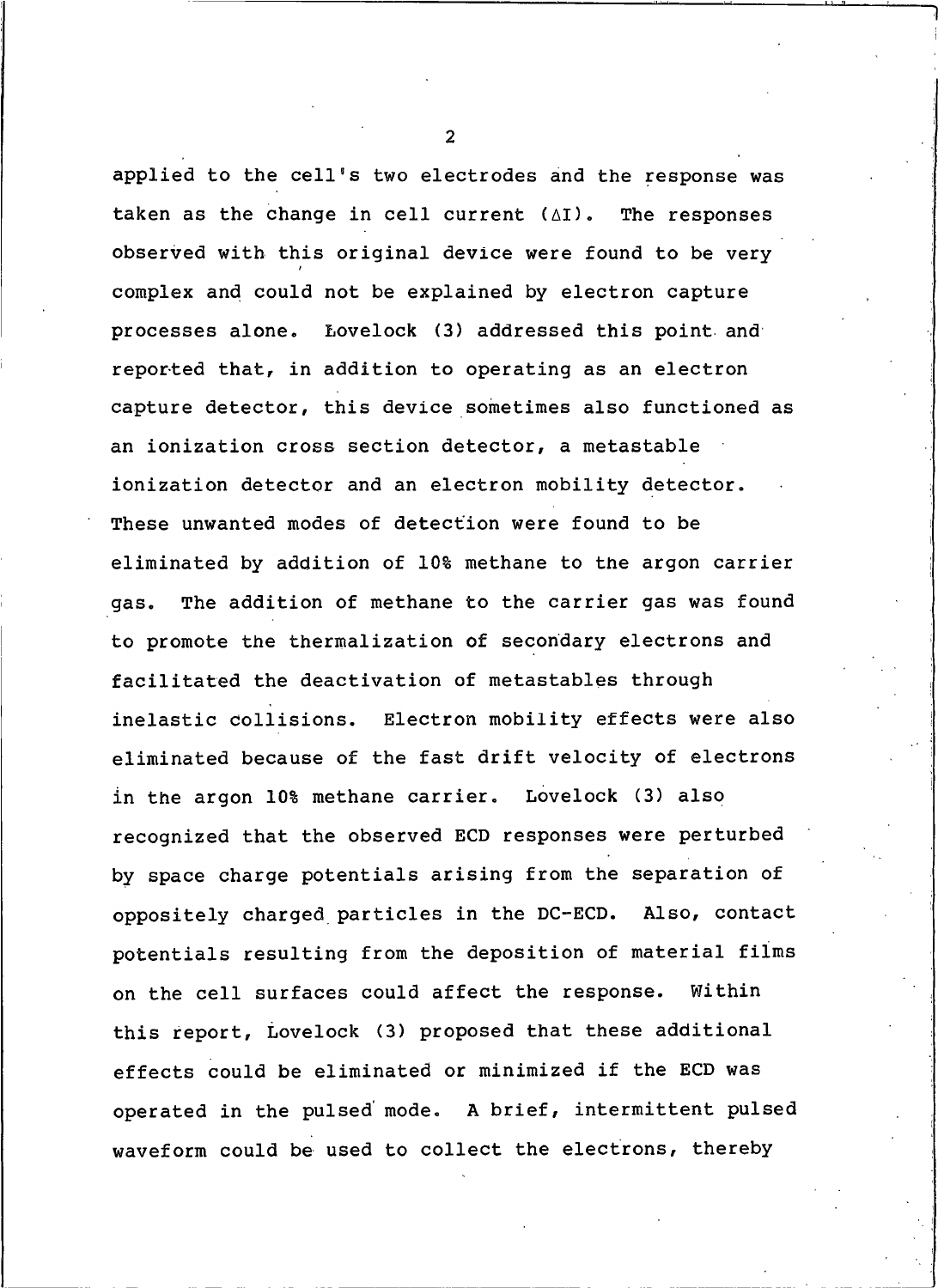allowing the electron capture reactions to occur predominantly in the field free environment which existed between pulses. With the pulsed sampling method, the responses were believed to be free of the deleterious effects of space charge and contact potentials. Contributions to the measured current from the collection of negative ions at the anode were also eliminated because the relatively immobile negative ions could not be drawn to the anode within the short duration of the voltage In spite of the improvements obtained by operating pulse. the ECD in the fixed frequency pulsed (FFP) mode, linear responses were only observed over the initial 10% of the dynamic range of the detector.

Throughout the early 1960's the events occurring within the ECD were only poorly understood and it was generally believed that the process of electron capture was analogous to the absorption of electromagnetic In a landmark report by Wentworth et al. (4) radiation. in 1966, a model was proposed for the pulsed ECD in which the events occurring within this device were described as a series of competitive kinetically controlled reactions. This represented the first detailed description of the events occurring within the ECD. Although this model is now known not to describe accurately the physical-dynamic aspects of the ECD plasma, it did provide a foundation

 $\overline{3}$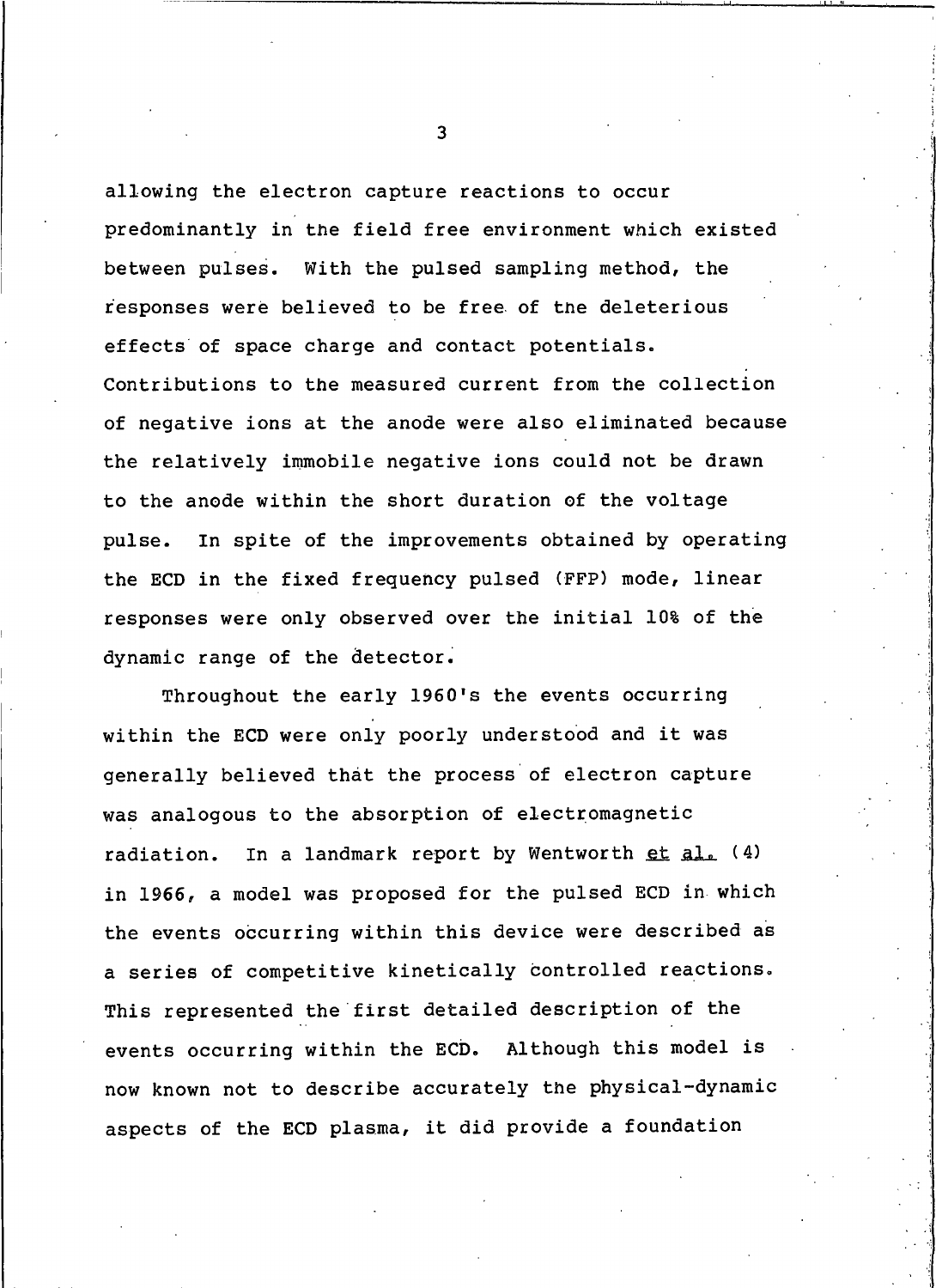upon which significant improvements in processing the signal of an ECD have resulted. In 1967 Wentworth and Chen (5) showed that if the analytical signal was taken as the decrease in standing current divided by the instantaneous current, (I°-I)/I, linear calibration curves could be obtained up to 90% of detector saturation. A practical limitation of this mode was its requirement for unusually clean chromatographic conditions, so that a high standing current with long pulse periods could be In 1971 Maggs et al. (6) proposed operating the achieved. ECD in the frequency modulated, or constant current pulsed (CCP) mode of operation. In this case, an electrical feedback network maintained the magnitude of the measured cell current constant and equal to a preselected reference current value by control of the pulsing frequency. Then, as an electron capturing compound eluted through the detector, the frequency of pulsing was modulated by an amount required to keep the current constant. **The** analytical response was then taken as the change in the frequency of pulsing (Af). The CCP-ECD has been shown to yield responses to many compounds which are linear with sample concentration up to 99% of detector saturation.

## Non-linear Responses

Ironically, even with all of the above improvements in the operation of the pulsed ECD with  $(I^o-I)/I$  and CCP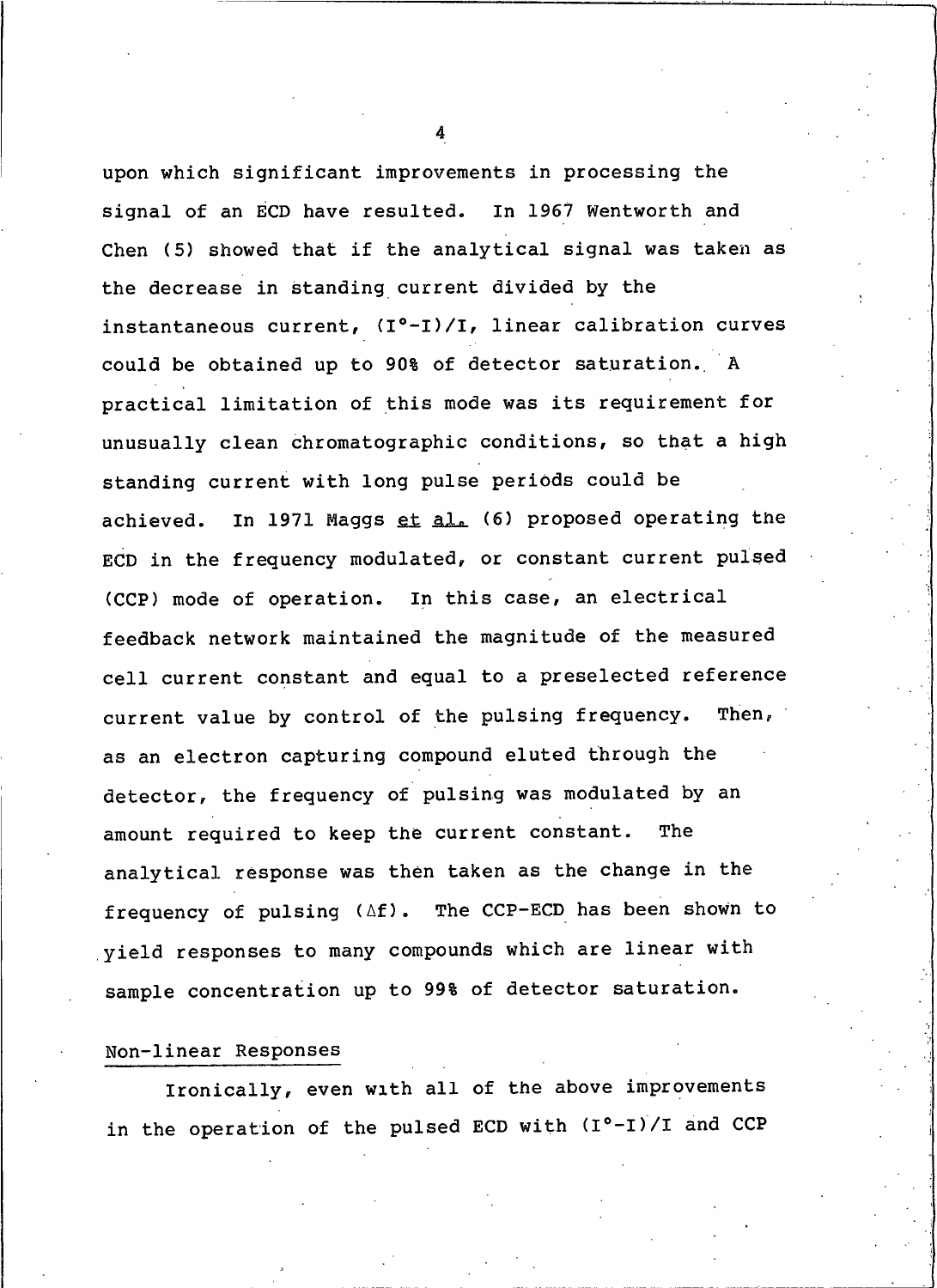modes of signal processing, linear responses are still not observed for many compounds. Within this group of compounds are the polyhalogenated hydrocarbons (7-9), the monochlorinated alkanes (10) and some of the polycyclic aromatics (PAHs) (11).

The PAHs, for example anthracene, undergo resonance electron capture in which stronger responses are favored by the use of low detector temperatures (4,12); hence, most analysis schemes involve using the lowest possible However, Grimsrud et al. (11) have detector temperatures. observed that at higher and more practical detector temperatures, >300°C, anthracene gave a negative ECD response, whereas at detector temperatures less than 250°C normal responses were obtained. In addressing the negative response of anthracene, they conducted experiments using an atmospheric pressure ionization mass spectrometer (APIMS), in which the ion source was an actual ECD. They observed that a 10 ng sample of anthracene, which resulted in small negative ECD response, gave a large positive ion peak at m/e 179 (M+1 peak of anthracene). On the basis of this result, they concluded that the slight increase in the electron density (negative response) was due to a slightly smaller positive ion electron recombination rate when the positive ion character within the cell was determined predominately by anthracene positive ions.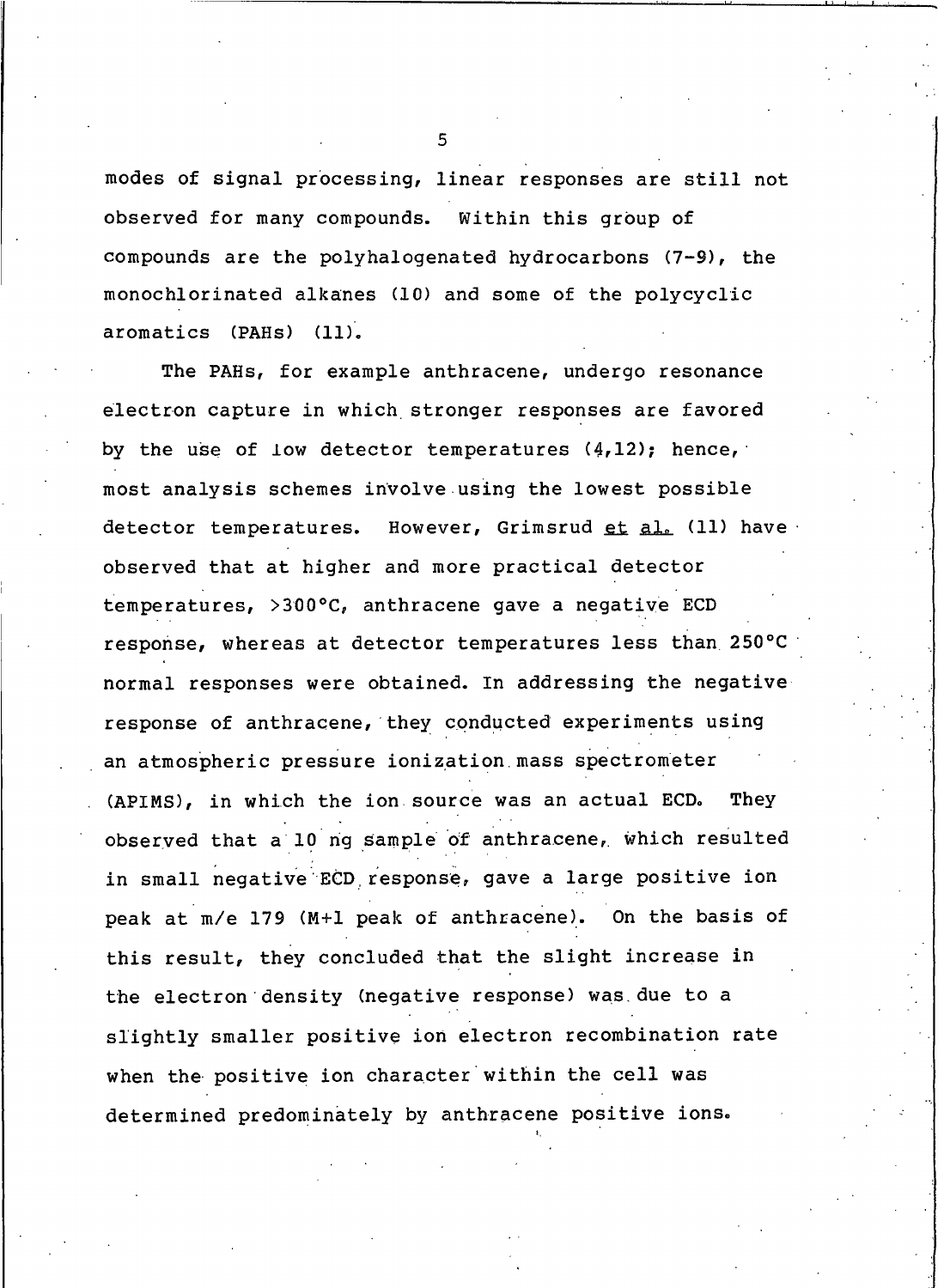The ECD has been used for the atmospheric analysis of the monochlorinated alkanes because of its insensitivity to the presence of interfering hydrocarbons (13-15). The ECD was expected to be well-suited for the analysis of these types of molecules, since they possess moderate to small rates of electron capture; hence, linear calibration curves were expected over the entire dynamic range of the instrument. However, Grimsrud and Miller (10) have found that with the CCP-ECD, the alkyl monochlorides exhibit unusual and non-linear calibration curves. The cause for this unusual behavior for these compounds is unknown.

Most notable of the group of compounds which exhibit non-linear behavior to the CCP-ECD are the environmentally This behavior is important polyhalogenated hydrocarbons. unfortunate because it is to these highly halogenated molecules that the ECD exhibits its strongest responses. This lack of linear behavior for these strongly responding compounds arises from the alteration of the analyte concentration within the detector by the electron attachment process itself (7-9). Several approaches have been taken to minimize or eliminate the problem of nonlinear responses observed for the strongly responding compounds. One approach has been to make the detector volume very small or make the carrier flow rate very fast. The residence time of the analyte in the cell is then very short and little destruction of the sample by the electron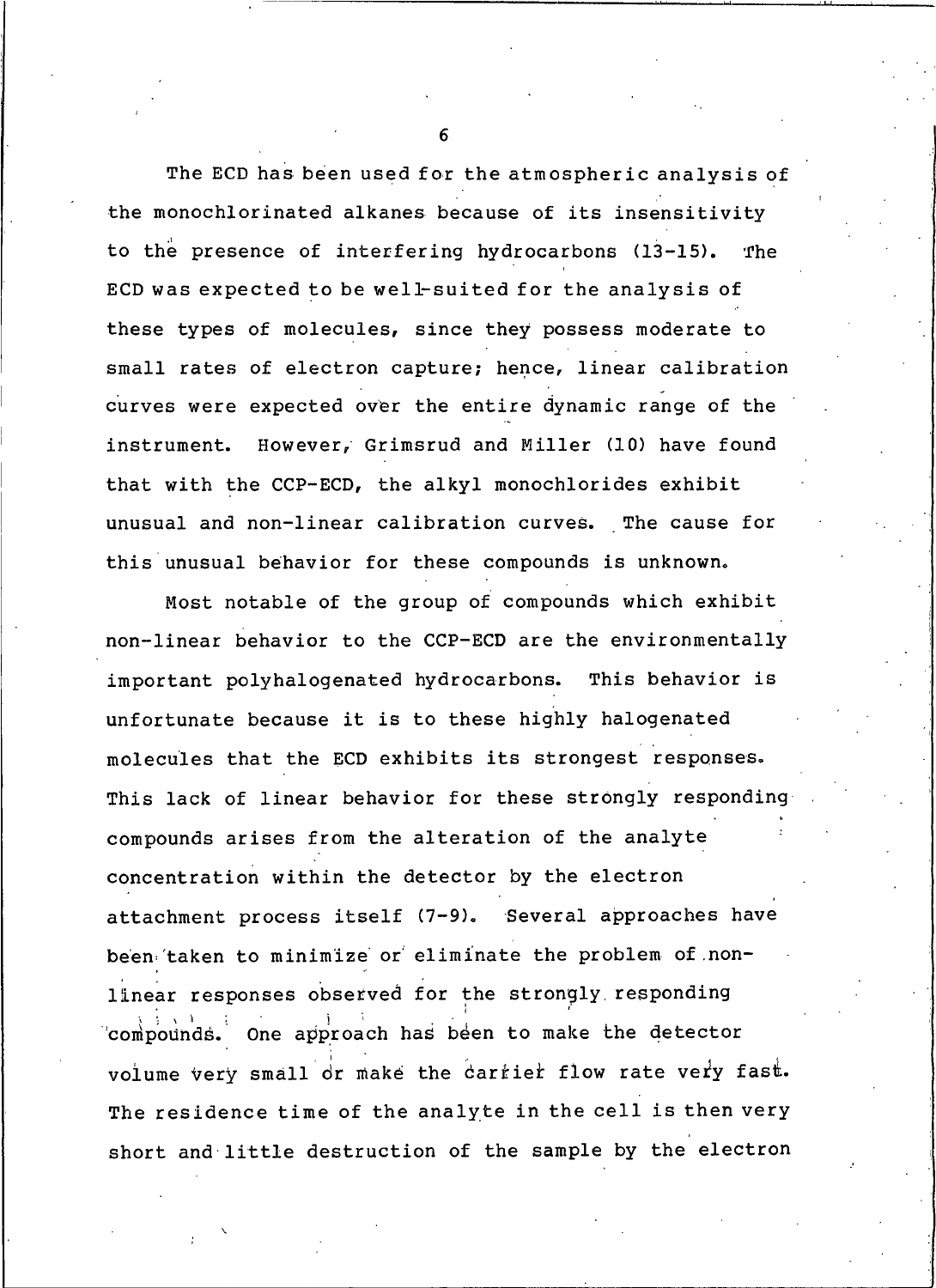capture reaction is allowed. The small detector approach has been demonstrated by Patterson (16), where the active volume of a small cell was made effectively smaller by use of a displaced coaxial anode. Alternatively, high flow rates are easily obtained through the addition of makeup The compromise inherent in these approaches is gases. that, while only partially improving the quantitative response to strongly responding compounds, the sensitivity to weakly and moderately responding compounds is proportionately reduced.

## Theoretical Models

In 1966 Wentworth et al. (4) presented the first detailed description of the physical events occurring within the pulsed ECD. The following is a brief summary of the pertinent points addressed in this first model. Beta radiation, through a series of elastic and inelastic collisions with carrier gas molecules was considered to produce a steady state concentration of secondary electrons, positive ions, radicals and negative ions if sample is present. The resulting current measured was due to the collection of all the electrons within the cell by the application of a short voltage pulse. Experiments in which the effects of pulse amplitude, width and frequency on the measured standing current, such as those by Wentworth, Chen and Lovelock (5) and others (17,18),

 $\overline{7}$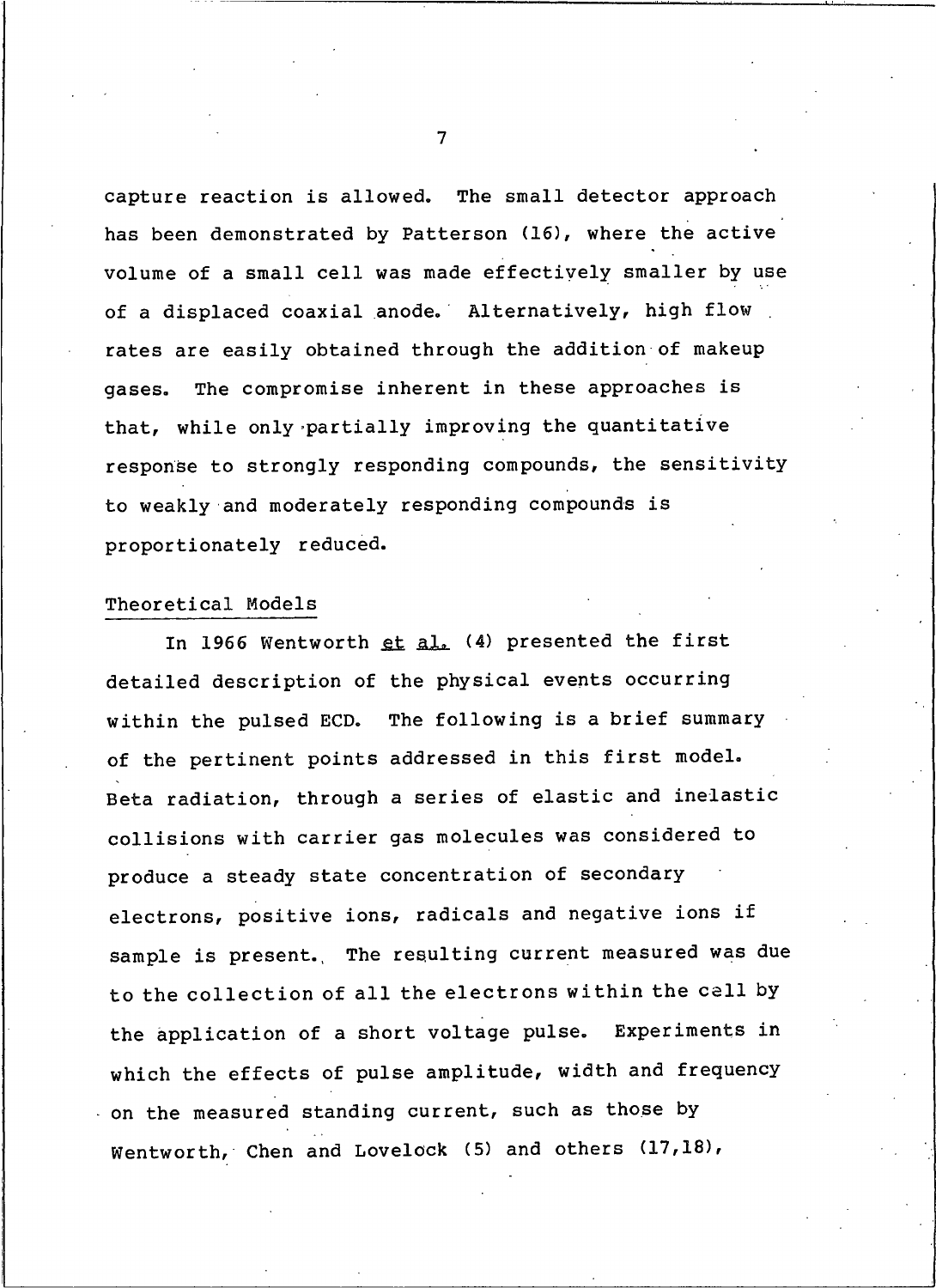provided evidence that the short voltage pulses do indeed clear the cell of all the electrons. Negative ions formed as the result of electron capture, and positive ions were not thought to contribute to the measured current, because of their relative immobilities compared to that of the Because positive ions were not removed from the electron. cell by the pulse, and since their free diffusion to cell boundaries during the pulse free period is much slower than that of electrons, the positive ion concentration was considered always to be in great excess of that of electrons and limited by the rate of recombination with positive ions and electrons. As a result of their great excess, the positive ion concentration was assumed to remain relatively constant within the ECD. The ECD was thought to be a well-mixed reactor, in which the concentrations of all the species was described by a simple differential equation. Because of the last two assumptions the resulting differential equation describing the change in electron density with respect to time could be solved. As a result of solving the differential equation, under a steady state condition, the relationship (I°-I)/I was found to be linearly related to sample concentration (5).

It was later proposed that a net decrease in the ion current results because of the enhanced recombination rate

 $\mathbf{8}$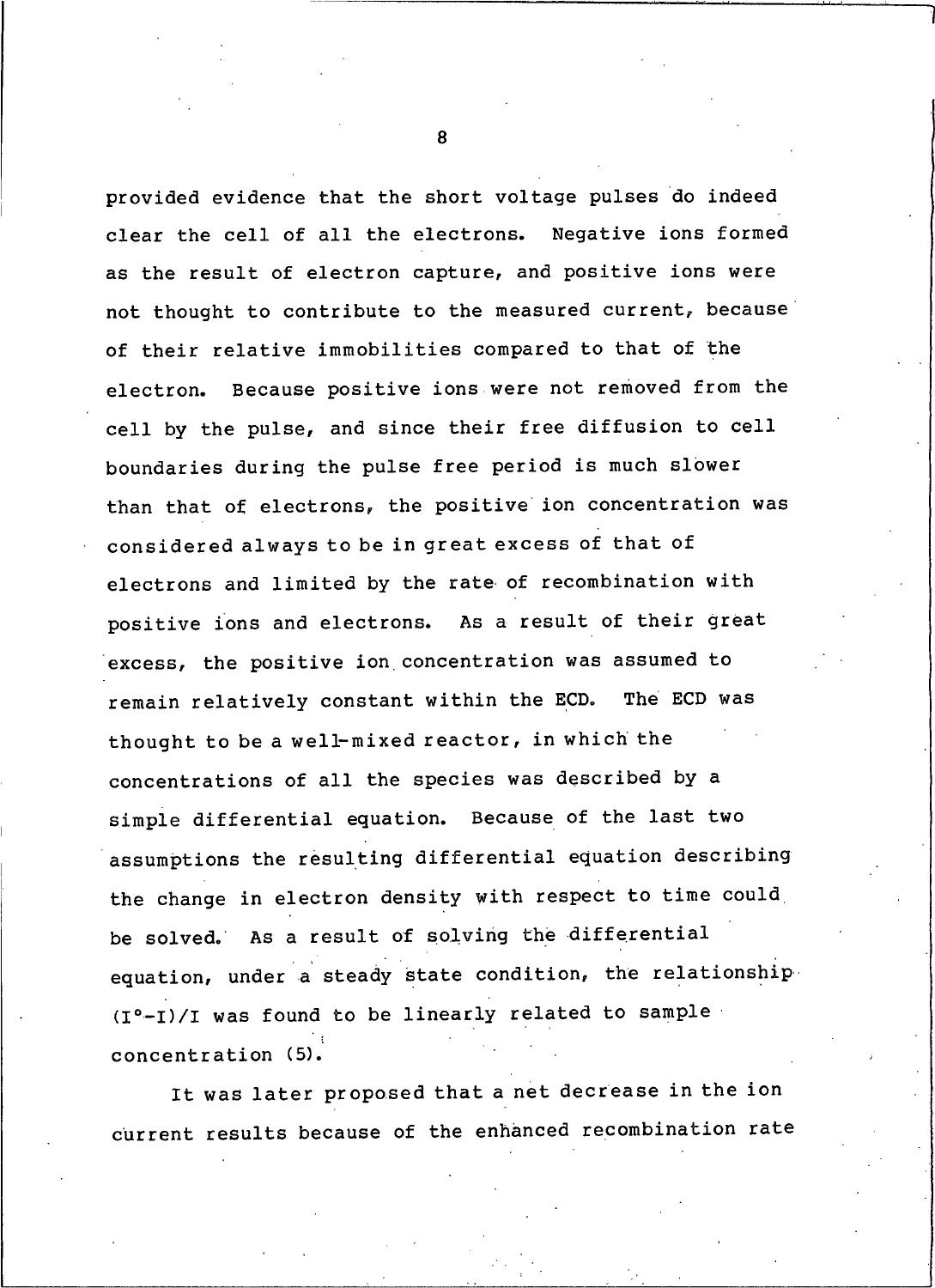of negative ions (formed from electron capture) with The recombination rate of negative ions positive ions. with positive ions was reported to be  $10^5 - 10^8$  times faster than that of positive ion electron recombination (19).

Siegel and McKeown (20) presented several criticisms of the original model proposed by Wentworth et al. (4,5). On the basis of their experiments using an atmospheric pressure ionization mass spectrometer (APIMS) with a 63Ni ionization source, they argued that the strong interactions between charged particles cannot be ignored and that charge neutrality was strictly maintained in the field free ion source of their APIMS. They stated that because of the high density of positive and negative particles which exists within their 63Ni source, or an ECD, that these charged particles do not move independently of one another, but that their diffusion behavior is described by a single ambipolar diffusion coefficient. As a result of this diffusion behavior, in a clean field free cell the major loss mechanism of electrons and positive ions was shown to be recombination with each other, while their losses through diffusion and ventilation were insignificant. They also argued that positive ion recombination rates with electrons and negative ions should be comparable, since there was no physical justification for the positive ion negative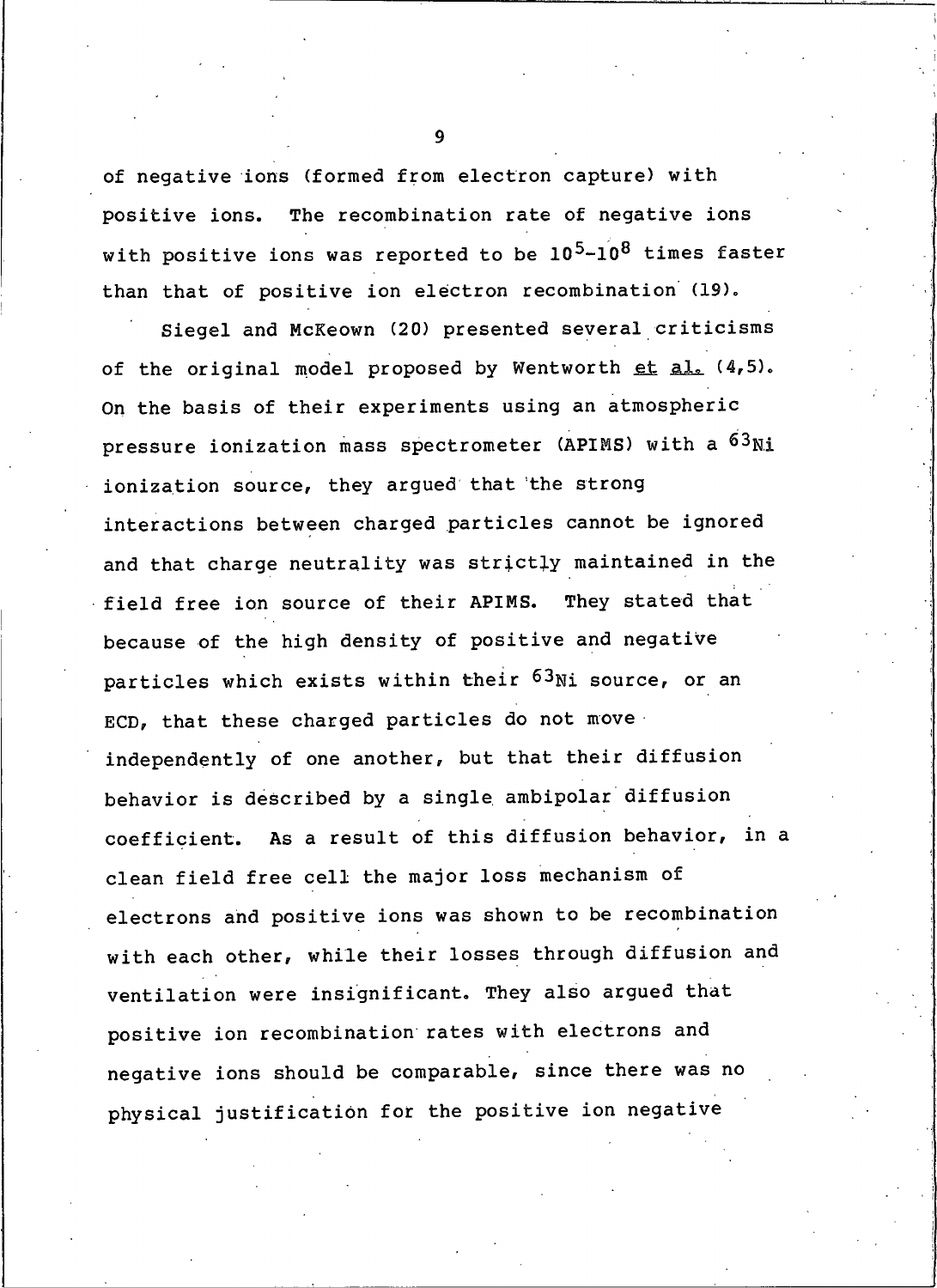recombination rate to be five to eight orders of magnitude greater than that of positive ion electron recombination.

Grimsrud, Kim and Gobby (21) presented evidence obtained using an APIMS, in which the ion source was an actual pulsed ECD, that supported the view of the ECD proposed by Siegel and McKeown. They noted that the positive ion density actually increased within an ECD which was saturated with CCl4. This indicated that the negative ion (Cl<sup>-</sup>) positive ion recombination rate was actually slower than that of the positive ion electron recombination rate. Within this same report, they observed that, when the ECD ion source was pulsed, the negative ion API spectrum under conditions of small sample concentration was destroyed while the positive ion spectrum was unaffected. They concluded from this result that the excess positive ions left within the cell, a result of the pulse removing all the electrons, creates a positive space charge which acts to hold the negative ions within the space charge region, thereby not allowing negative ions to diffuse to the cell boundaries. The positive ion spectrum was unaffected, since the positive space charge causes positive ions to migrate to any grounded cell surfaces in an attempt to dissipate the space charge potential they themselves created. Under conditions of detector saturation, pulsing the cell did not affect either the positive or negative ion spectrum.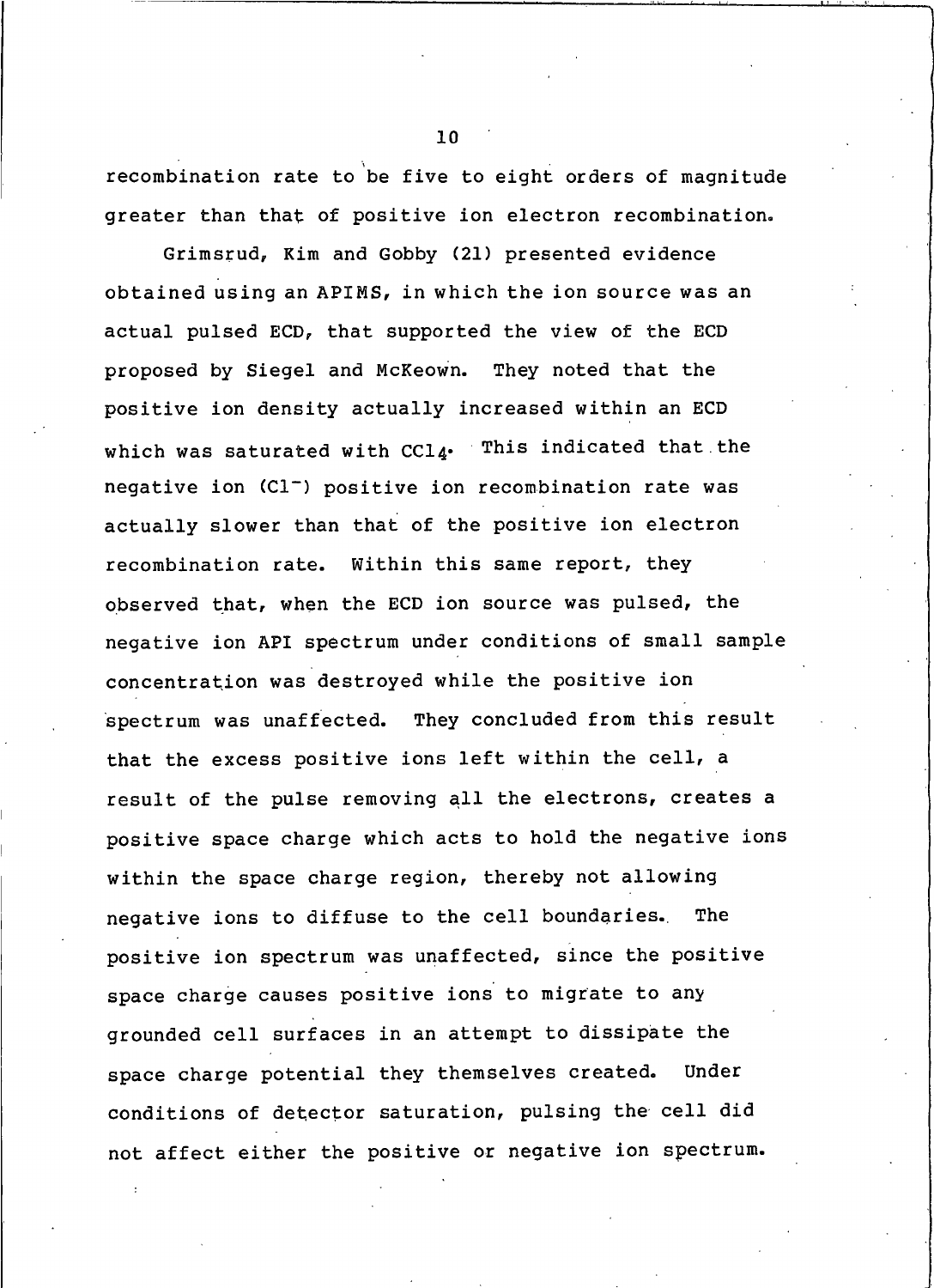This result was expected, since the few electrons within the cell, under conditions of saturation, play only a minor role in maintaining charge neutrality. Measured standing currents were also shown to be influenced by the resulting positive space charge arising from the removal of electrons by the pulse. The time averaged current measured at the anode was found to reflect both negative and positive current contributions. The negative current results from the collection of electrons by the pulse. The positive current arises for the migration of positive ions to the anode, which is at virtual ground, during the period between pulses.

Wentworth and Chen (22) later revised their original model with respect to the assessment of positive ion concentration. This revision addressed only an ECD of parallel plate design using a tritium source. They arqued that because of the short penetration depths of the tritium betas, ~2 mm, positive ions could not migrate to the distant anode 1.0 cm away during the pulse free They interpreted the positive ion contribution to period. the measured current reported by Grimsrud et al. (21) as resulting in a net loss of positive ion concentration within the cell. In their revision, they accounted for this by asssuming that a fraction of the positive ions were collected at the cathode by each negative pulse. In this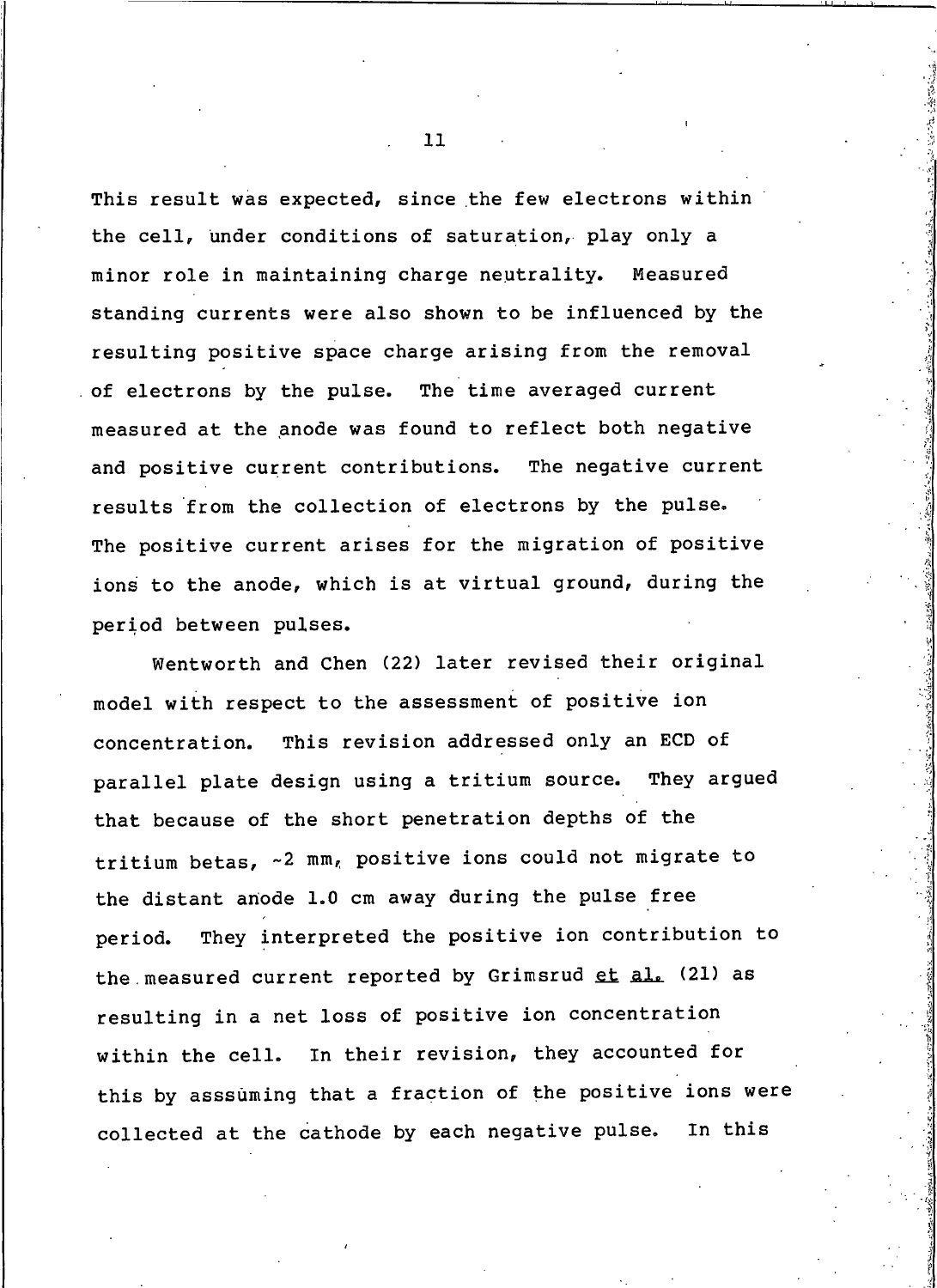way, more positive ions were removed from the detector under conditions of fast pulsing, which resulted in a better correlation between the theoretically predicted and experimentally obtained standing current versus pulse period curves.

In 1980 Gobby, Grimsrud and Warden (23) proposed a physical model for the pulsed 63Ni ECD. In this model electrostatic interactions between charged particles was considered to be the dominant force in determining the concentration and location of all charged particles within Beta radiation was assummed to result in uniform the ECD. ionization throughout the active volume of the cell. This point was later addressed by Grimsrud and Connolly (24) and was shown to be true for typical <sup>63</sup>Ni ECD's. All of the electrons were assumed to be removed by the short voltage pulse. The positive ions which are left behind after the pulse were themselves thought to create a positive space charge potential, which is dissipated by the migration of the positive ions to all grounded cell surfaces. Electrons formed after the pulse were envisioned to be concentrated in a localized region in which charge neutrality exists (plasma), which grows with Two distinct regions were proposed to exist: time. charge neutral plasma which contains an equal number of positive and negative charge carriers, and a region which contains positive ions and is void of electrons. Thus,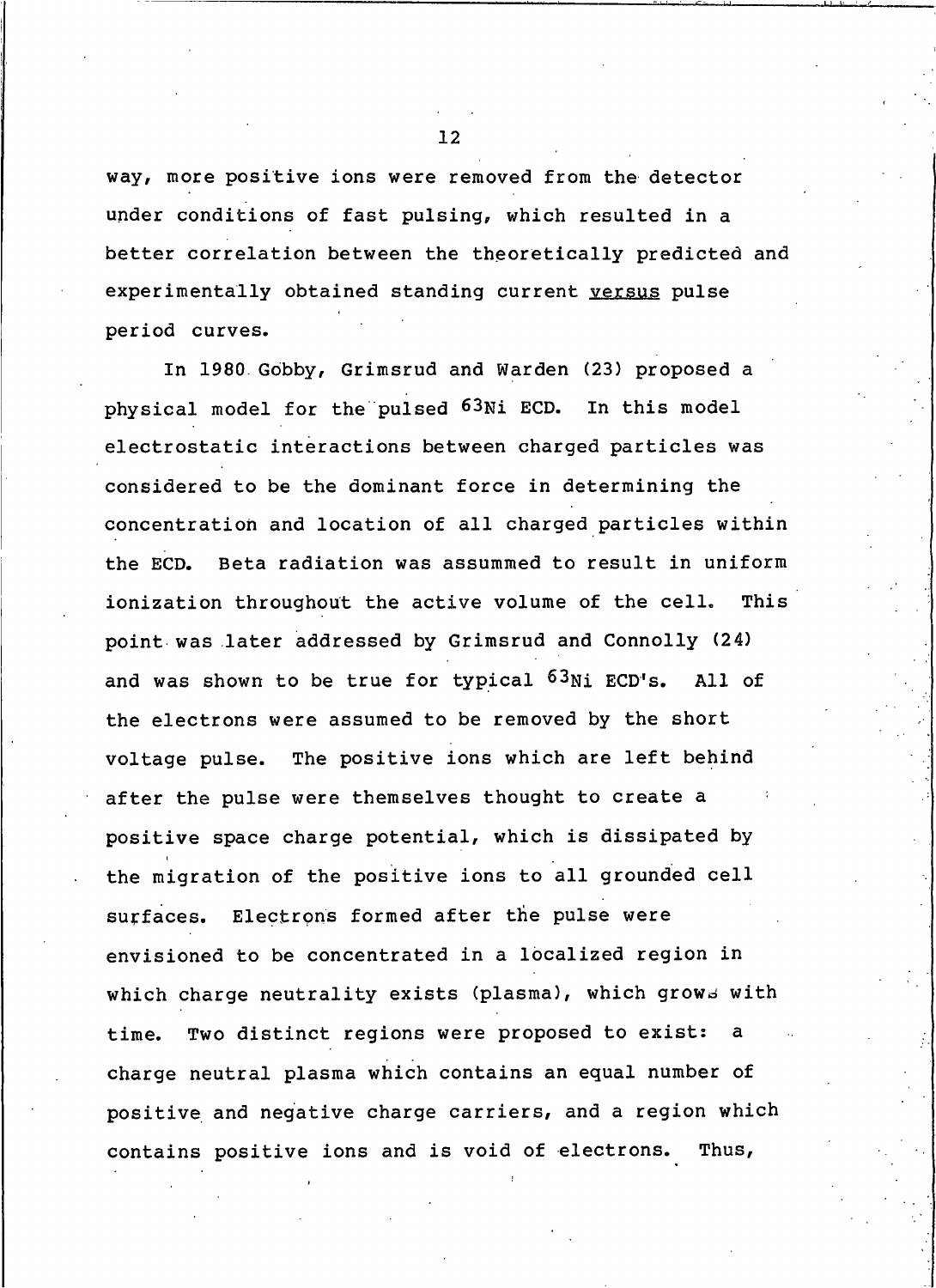positive ions were thought to form a sheath which separates the plasma from the cell boundaries and shrinks with time after the pulse. The rates of positive ion losses through positive ion space charge driven migration, and recombination with negative ions and electrons, were found to be approximately equal, so the positive ion density was considered to remain constant under all conditions of pulsing frequency and sample concentration. This last result was extremely fortunate because the differential equation describing the change in electron density with time can be explicitly solved only when the positive ion density can be assumed to remain constant. As fortuitous as it seems, in their final forms both the original Wentworth model and the space charge model predict the same relationship between analytical response and sample concentration.

In a recent study by Connolly et al. (25), a series of experiments were reported which examined the effect of positive ions on the measured standing current and response of a pulsed 63Ni ECD. Measurements were obtained with an APIMS, in which the ion source was a pulsed ECD, showing. that positive ion density measured by the mass spectrometer was dependent on the frequency of pulsing, but independent of the polarity. Because the total positive ion density remained unchanged whether positive or negative polarity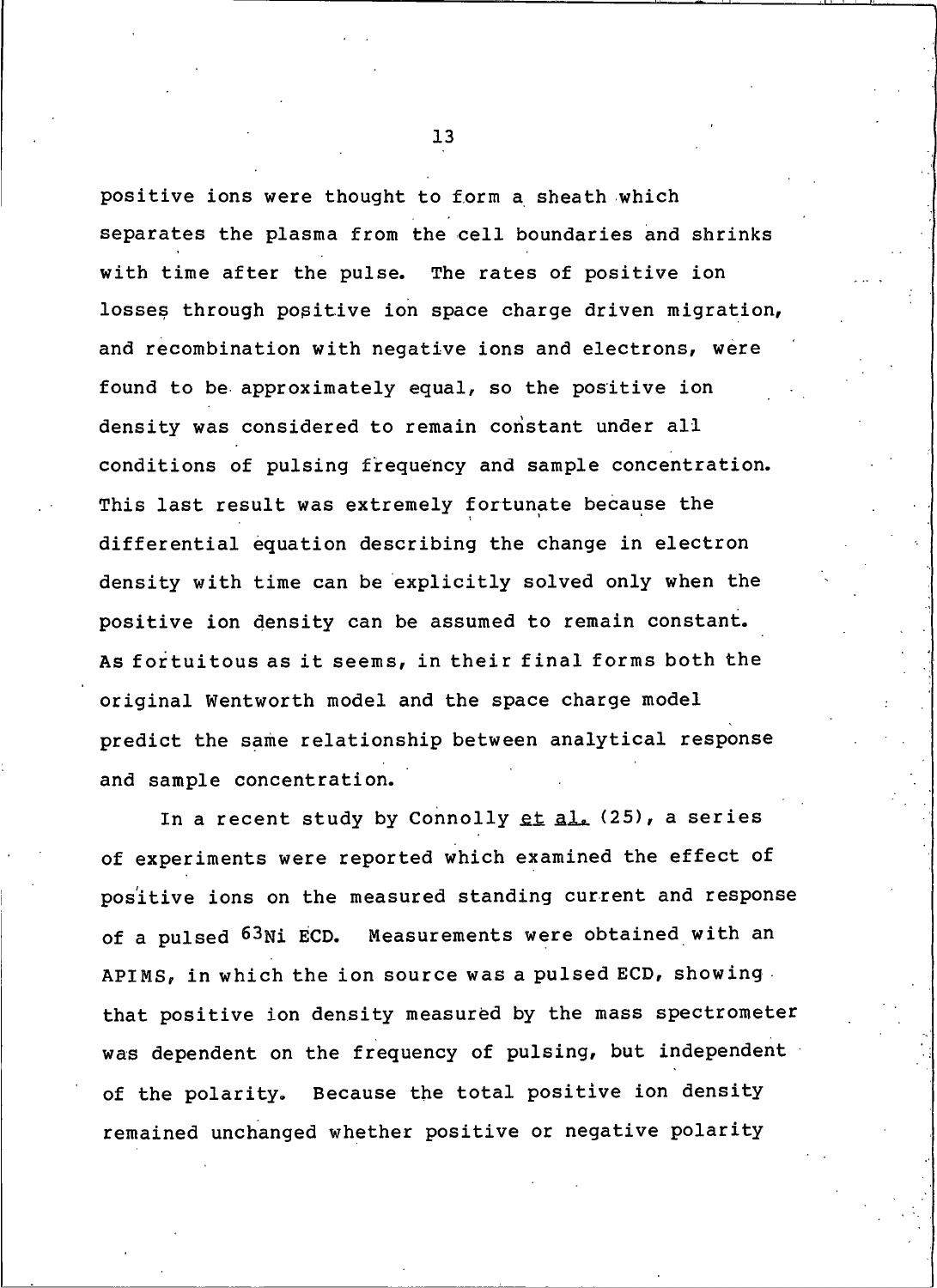pulses were applied to the anode, it was concluded that the pulse itself does not measurably perturb the location of positive ions in space. Standing current yersus pulsing frequency data was also reported which supported this conclusion. The positive ion contribution to the measured current was measured with two ECD's, which had differing length to diameter ratios. The ECD which had the smaller length to diameter ratio was also found to have a smaller positive ion contribution to its measured current. This result could not be explained by the collection of positive ions by the pulse itself, since the same fraction of positive ions should have been collected They concluded for the <sup>63Ni</sup> by pulse in both cells. pulsed ECD, that positive ions are lost to cell surfaces through space charge driven migration, which provided further evidence in support of the space charge model.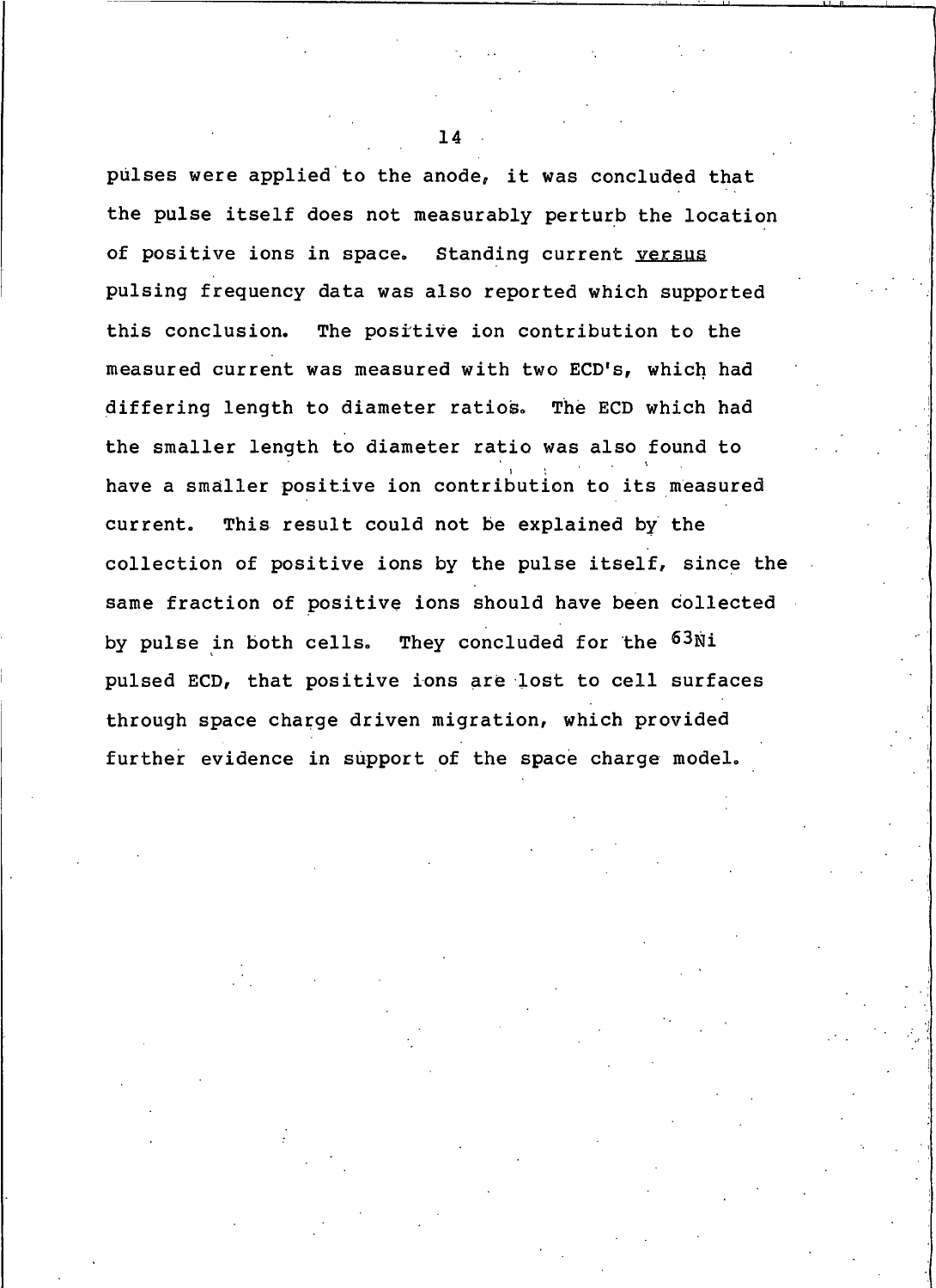## RESEARCH OBJECTIVES

<span id="page-29-0"></span>Within the literature several classes of chemicals for which the ECD has been used as an analysis tool, have been found to exhibit non-linear relationships between the analytical response and sample concentration. Two of these systems, the strongly responding compounds and the alkyl monochlorides, have been selected for investigation within this study. For both of these chemical systems, two objectives are established. The first objective is to identify and characterize the chemical mechanism responsible for the observed ECD responses. The second objective is to evaluate the mechanism responsible and then. define new modes of operation which will either eliminate or compensate for the effects of the anomalous behavior.

A more subtle, potential cause of non-linear behavior is also addressed. The quantitative response of the CCP-ECD is also dependent on electron loss processes other than that of electron attachment to sample. These nonanalyte electron loss processes are dictated by physical rather than chemical factors occurring within the ECD. These non-analyte electron losses may include diffusion of electrons to the cell walls, ventilation out of the cell with the carrier gas flow and changes in the positive ion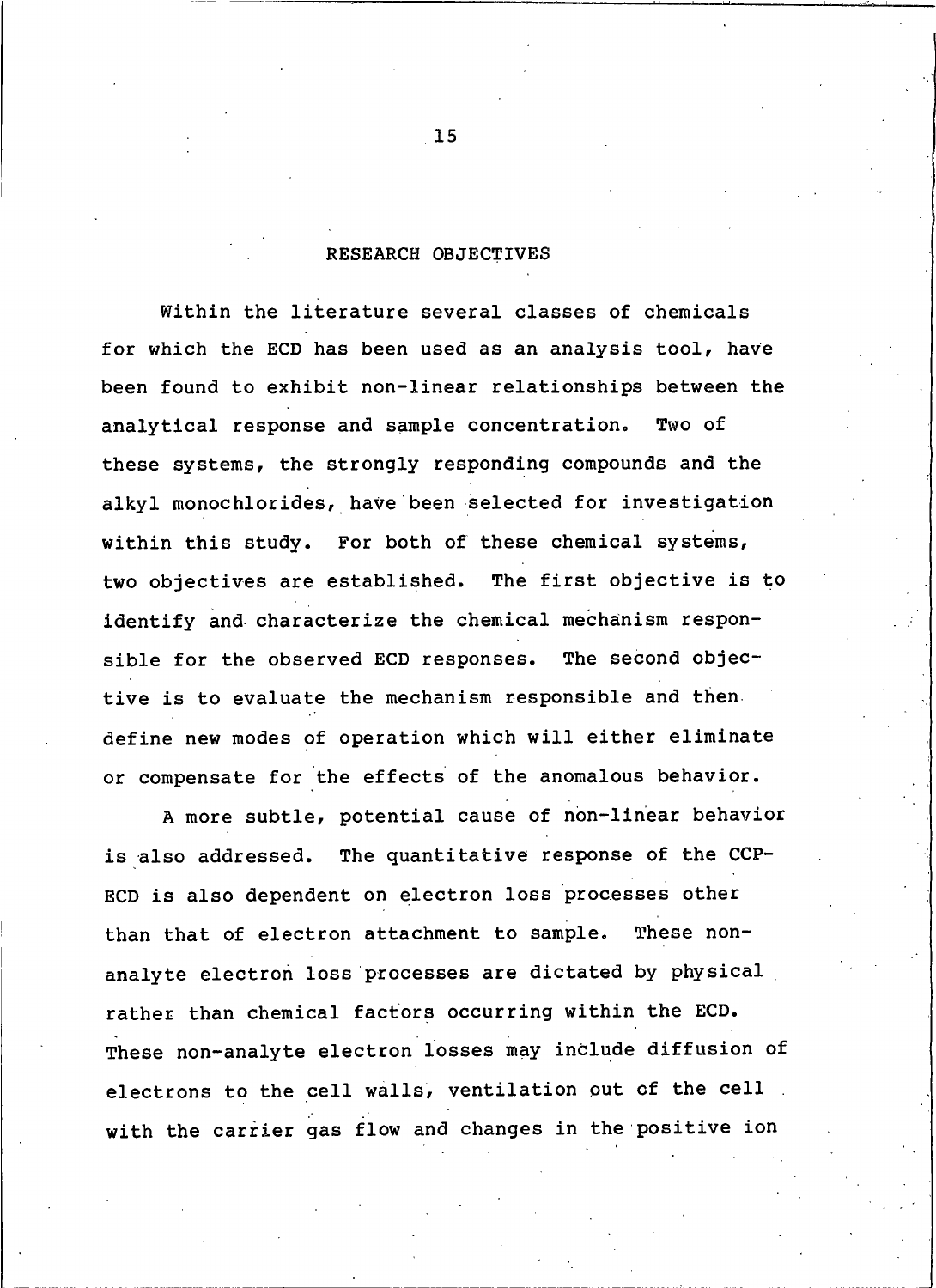Simple theory used to derive the relationship density. between the change in frequency and the sample concentration for the CCP-ECD required that the magnitude of these non-analyte electron losses remain constant and independent of pulsing frequency and sample concentration. Close inspection of the physical dynamic aspects of the ECD, predicted by the space charge model, indicates that two distinctly different physical states exist within the ECD, depending on the frequency of pulsing. Under conditions of fast pulsing the space charge field acts to hold the electrons within the plasma. Therefore, the additional electron losses such as diffusion of electrons to the cell wall and ventilation with the carrier gas flow cannot However, with slow pulsing frequencies sufficient occur. time is allowed between successive pulses for the growing electron population to fill the entire cell volume. In this case, electron loss by diffusion and ventilation becomes more probable. It seems possible that the magnitude of the non-analyte electron losses is different under conditions of fast pulsing as compared to slow pulsing. If this occurs, then non-linear calibration curves will result if the change in frequency response makes the transition from a condition of slow pulsing to that of In this study, an attempt has been made to fast pulsing. identify and characterize these physical factors which may affect the quantitative response of the CCP-ECD.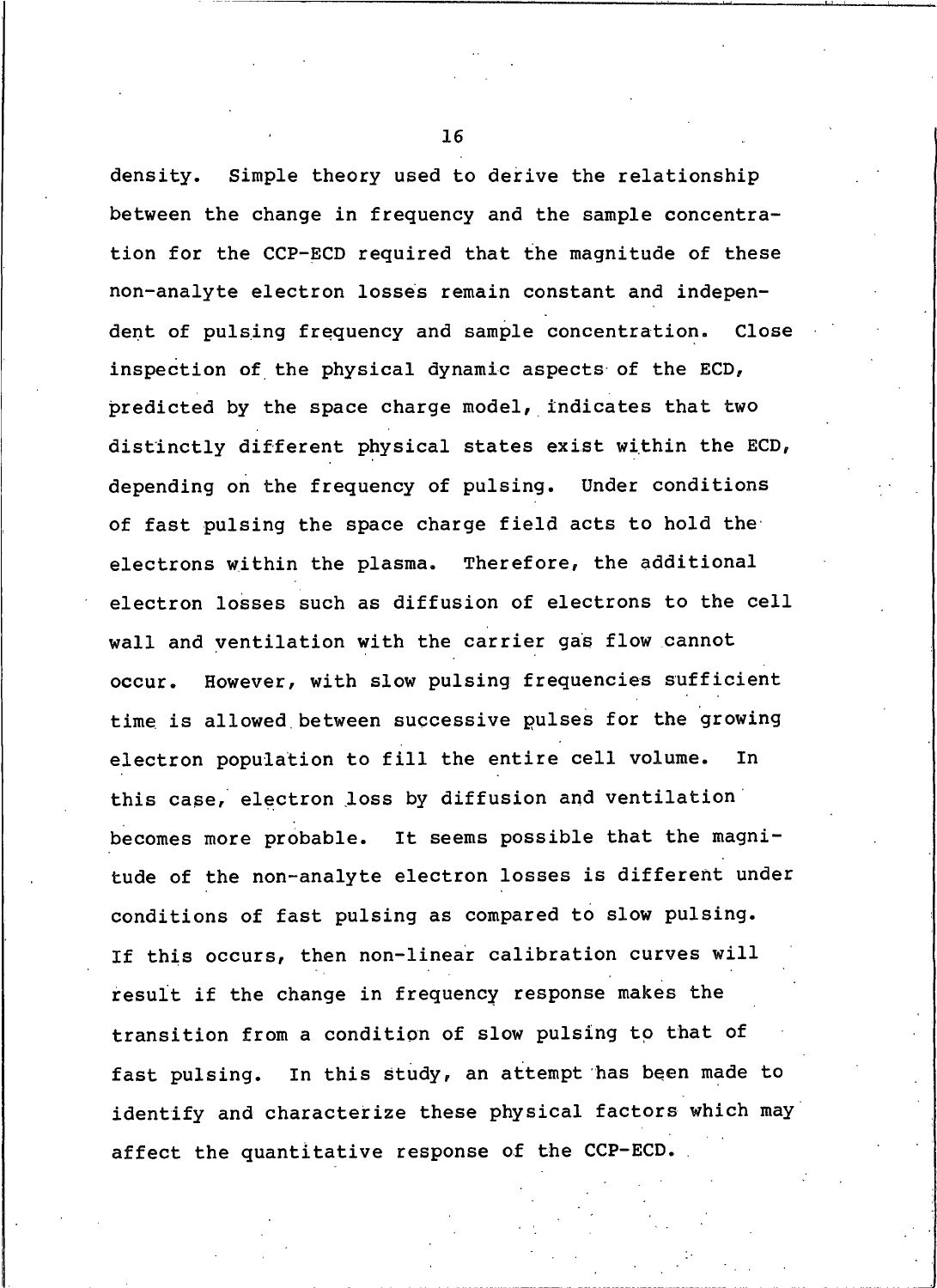## <span id="page-31-0"></span>**EXPERIMENTAL**

## Ancillary Equipment

The majority of the data reported in this study was obtained using a homebuilt gas chromatograph equipped with an ECD. The gas chromatographic unit consisted of two separate ovens, one of which housed the column, and the other the detector. Both ovens were fabricated from sheet metal, which was then lined with fiber glass insulation covered by aluminum foil. The temperature within the ovens was controlled by adjusting the voltage applied to a heating element, which was mounted in the bottom of each, using a Variac. When more precise control of the detector temperature was required, a Watlow pulsed cartridge heater was used. With the pulsed heater, the detector temperature could be maintained within  $\pm$  1.0°C. An insulated stainless steel transfer line which ran between the two ovens was used to connect the column and the Gas sample introduction and carrier gas detector. connection to the column was accomplished using a Carle 8030 gas sampling valve, which was mounted on the column oven.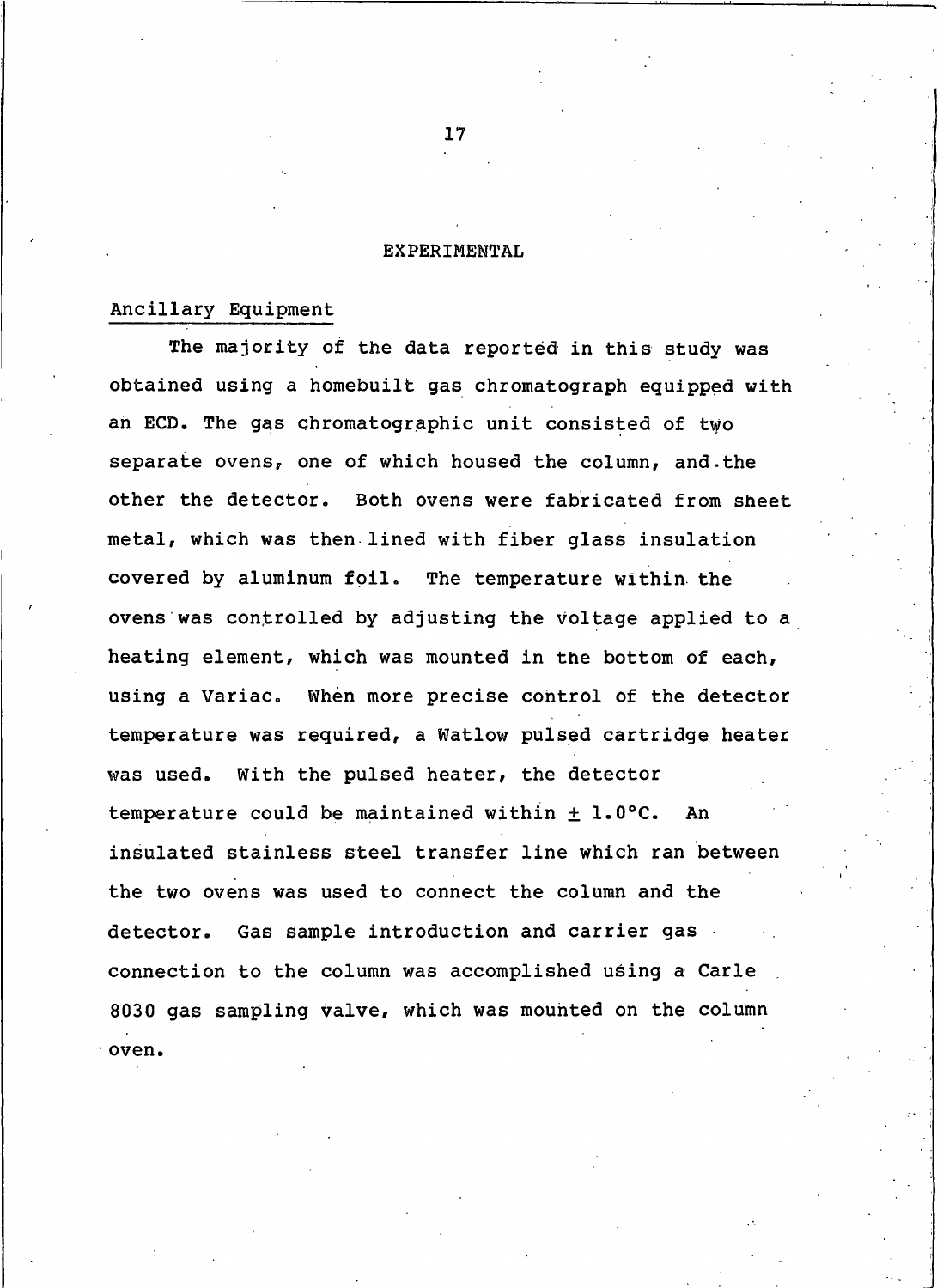## Detectors

Three homemade ECD's were used to collect the majority of the data in these studies. Two of these detectors are shown in Figure 1, while the third, a highly specialized cell, will be described later. Both detectors shown in Figure 1 were designed by Dr. Eric Grimsrud and machined by Technical Services at Montana State University. The detectors were machined from stainless steel and are of concentric coaxial design. **The** cylindrical walls are formed by a  $^{63}$ Ni plated on Pt foil, New England Nuclear, which serves as the beta source. The activity of the sources in both cells is 15 mCi. The internal volumes of cells 1 and 2 are 1.5 mL and 2.0 mL, respectively. The coaxial anode is a 1/16" diameter stainless steel rod, the midsection of which is encased in a ceramic insulator and is held in place by a threaded stainless steel plate and a teflon spacer. Electrical connections between the anode of the detector and the electronics package which operates the detector were made using BNC connectors and coaxial cables.

## Electronic Circuits for Detector Operation

The electronic package which controlled the homebuilt ECD's was constructed by the author (26). This package allows for the ECD's to be operated in either the CCP or FFP modes of operation.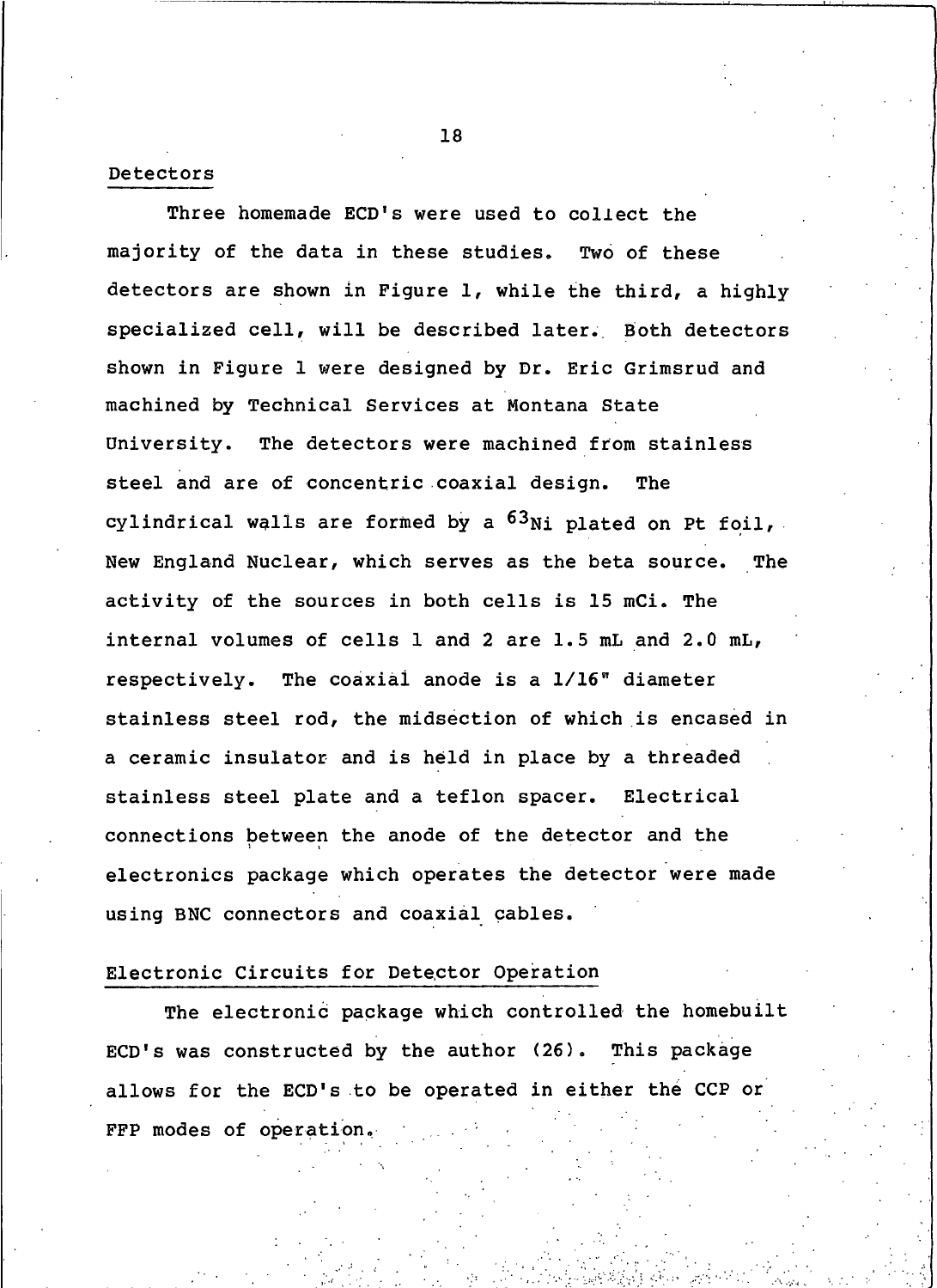

Figure 1. ECD cell designs used in this study. Both sources are 15 mCi. Dimensions of cell 1 are 1.0 cm x 1.5 cm and of cell 2 are 1.4 cm x 1.4 cm.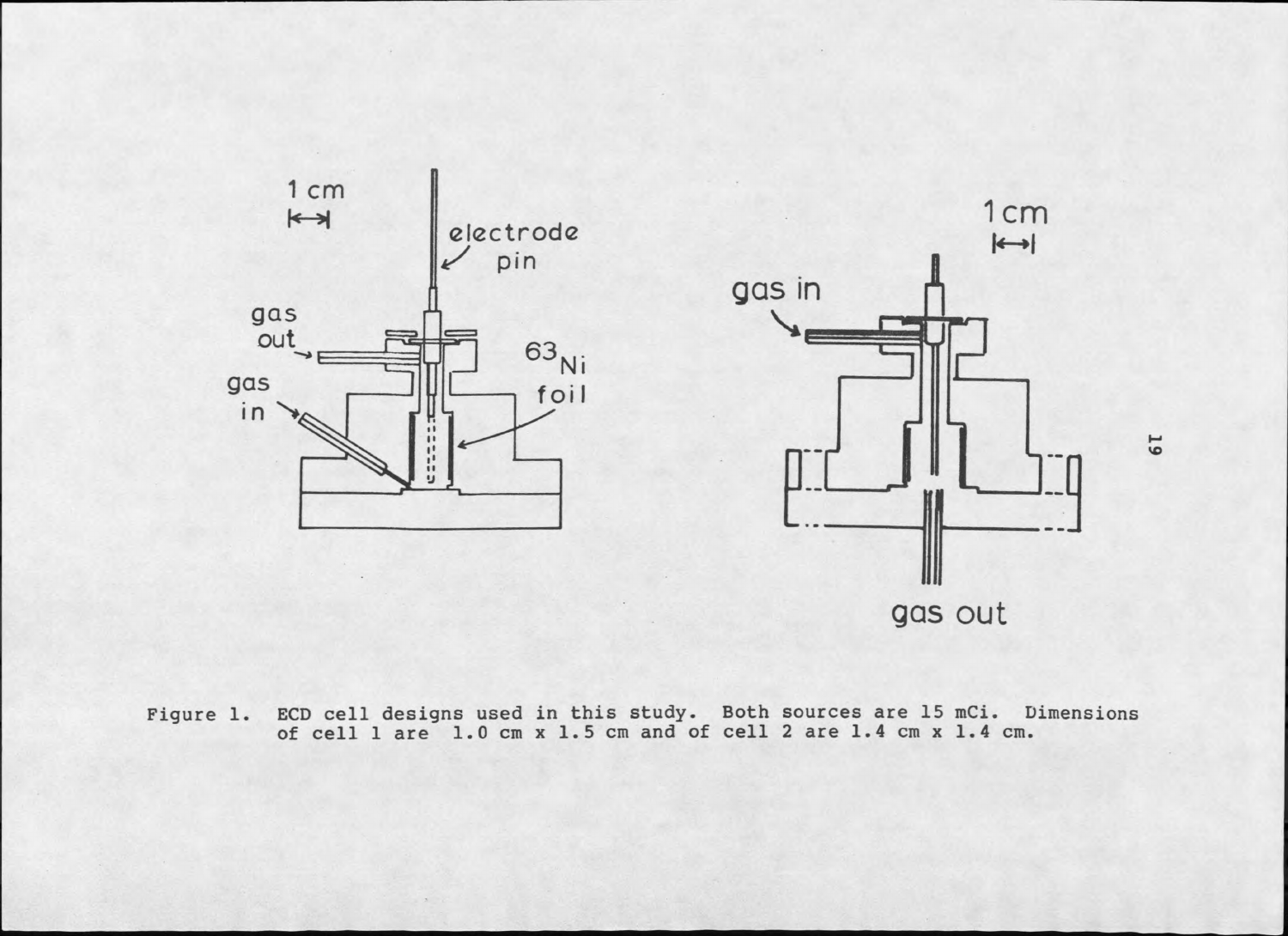Figure 2 shows the complete circuit diagram for operating an ECD in the CCP mode. Circuits A and B show different configurations for pulsing an ECD. Circuit A involves pulsing the anode positively, while the cell body is grounded, whereas in Circuit B the cell wall is pulsed negatively. In both cases, the current is measured at the concentric anode. Operational amplifier one (OA 1), CA 3140, is operated as an integrator, in which the output voltage reflects the time averaged difference between the reference and cell currents. OA 2, CA 3140, inverts the output signal from OA 1, making it compatible with the voltage-to-frequency convertor (V-to-F), Burr Brown VFC52, which only operates with positive going signals.  $\mathbf{A}$ non-inverting buffer, CD 4050, is used after the V-to-F, as a pulse shaper where the buffer improves the rise time of the pulses. The output pulses from the V-to-F are typically about 2.5  $\mu$ s in duration. This pulse width is modified to any desired width by the RC coupled Nand The RC couple, shown in Figure 2, yields a pulse aates. width of 1 us duration. The Nand gates are contained within a quad, two-input Nand gate IC, CD 4011B. If it is desired to pulse the wall, as in Circuit B, then a third Nand gate on the IC is used to invert the pulse. The pulse train is then amplified to 50 V by use of a transistor. For positive pulses a 2N4402 PNP transistor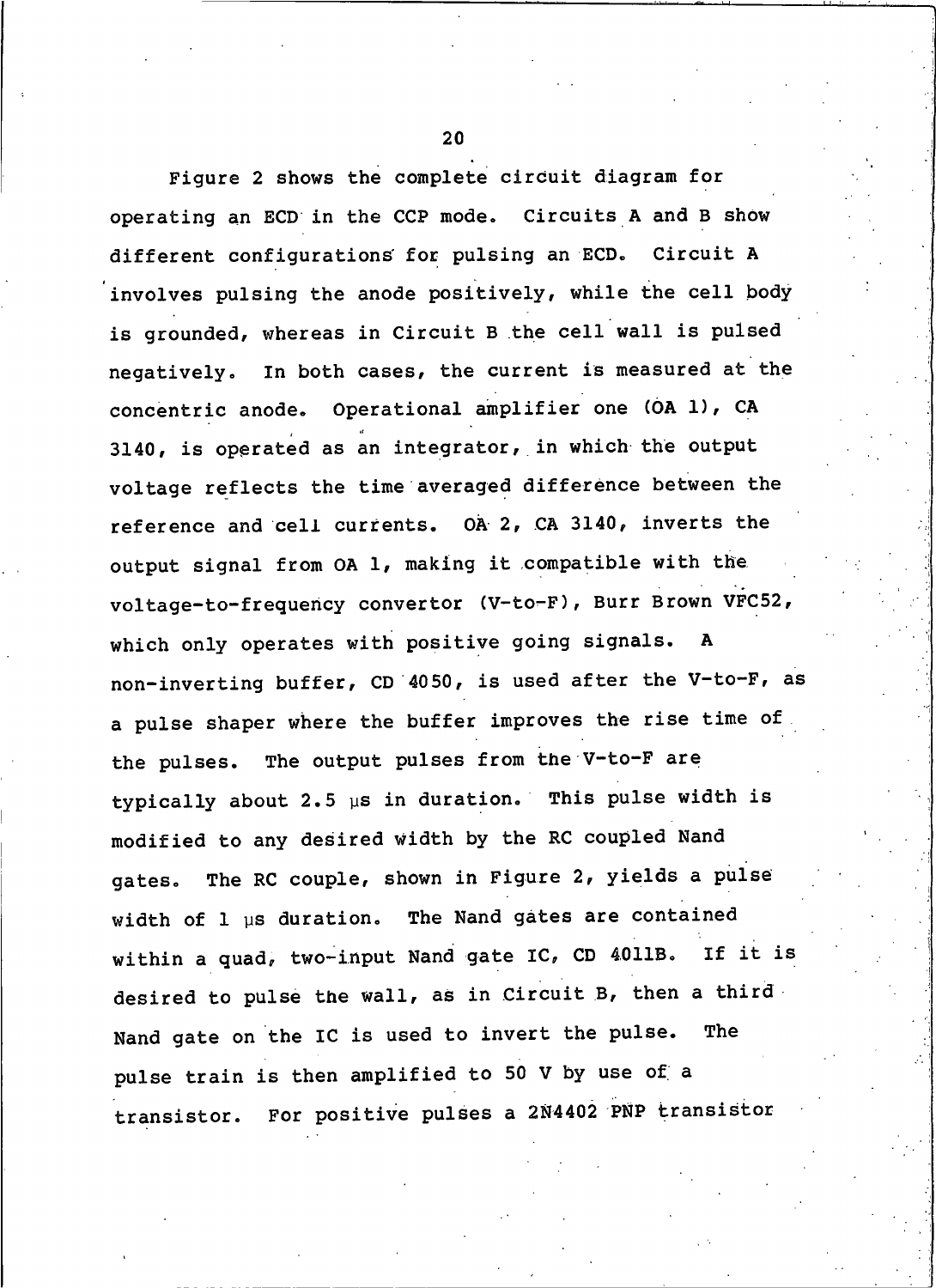



Figure 2. Circuit for constant current operation of ECD (A)<br>where positive pulses are applied to the anode and (B) where negative pulses are applied to the cathode.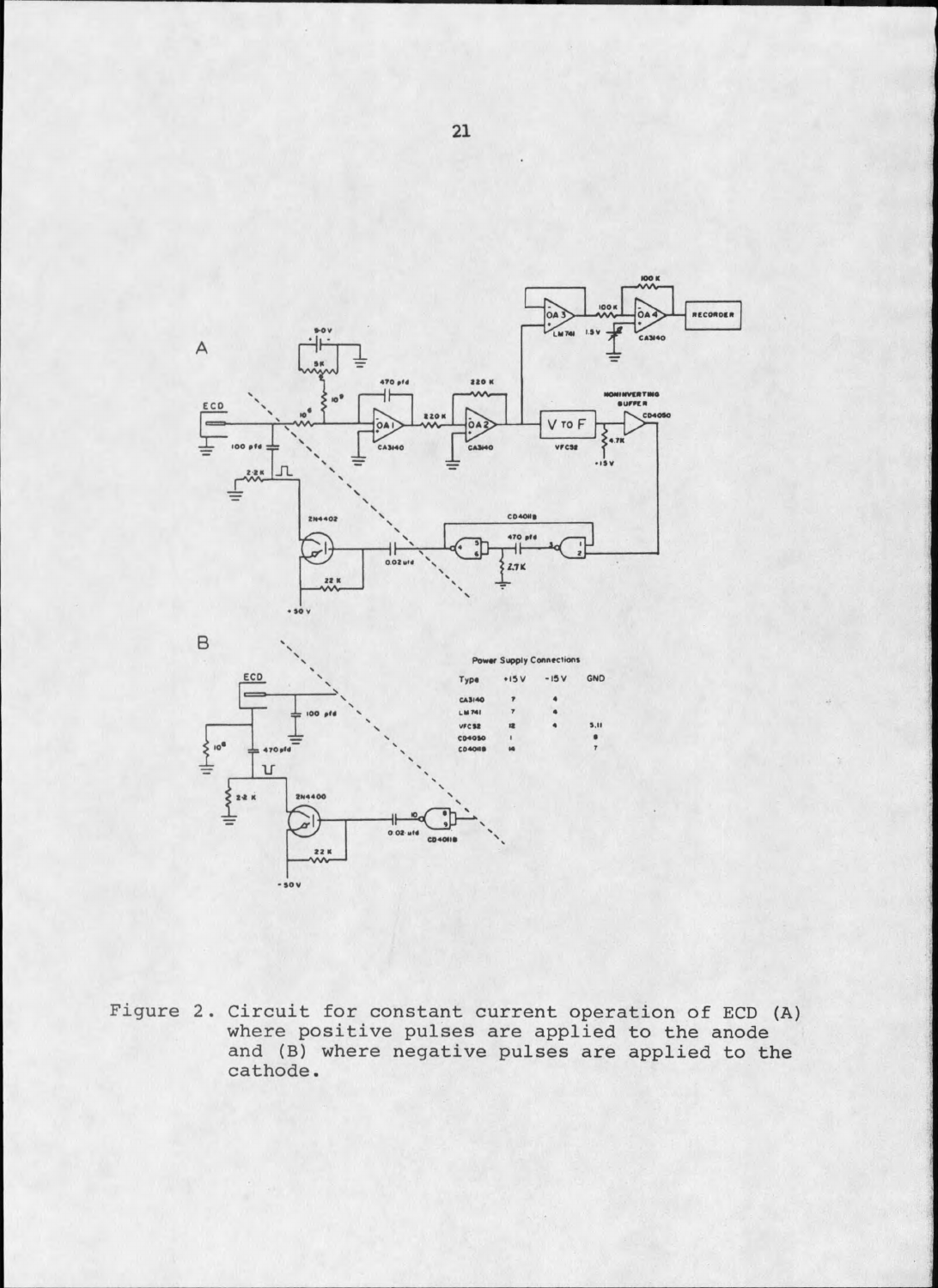is used and a 2N4400 NPN transistor for the negative going. pulse.

The base frequency of pulsing is determined by the current demanded from the reference current source and the cleanliness of the cell. The reference current desired is selected by a 10 turn  $5k\Omega$  potentiometer and is variable from 0-9 nanoamps. The output signal from OA 2 is sent to a multi-range recorder by way of OA 3, LM 741, a voltage follower and OA 4, CA 3140, which is used to zero the When the output signal is monitored by the signal. computer, a low pass filter, shown in Figure 3, is inserted between OA 4 and the computer interface. This filter was used to smooth the output signal from the CCP-ECD, so that data acquired by the computer reflected the time averaged output signal. The voltage profile from the output of the integrator, OA 1, is time dependent, due to the RC network, which allows for it to operate as an integrator. Only in the case where the RC time constant is zero would the output signal from the integrator be truly constant over the period of the pulse. The low pass filter removed the time dependency of the output signal from the integrator and allowed the computer to sample the time averaged signal.

The circuit diagram for a FFP-ECD is shown in Figure Nand gates 1 and 2 control the period of the pulses, 4. while Nand gates 3 and 4 control the pulse width, as in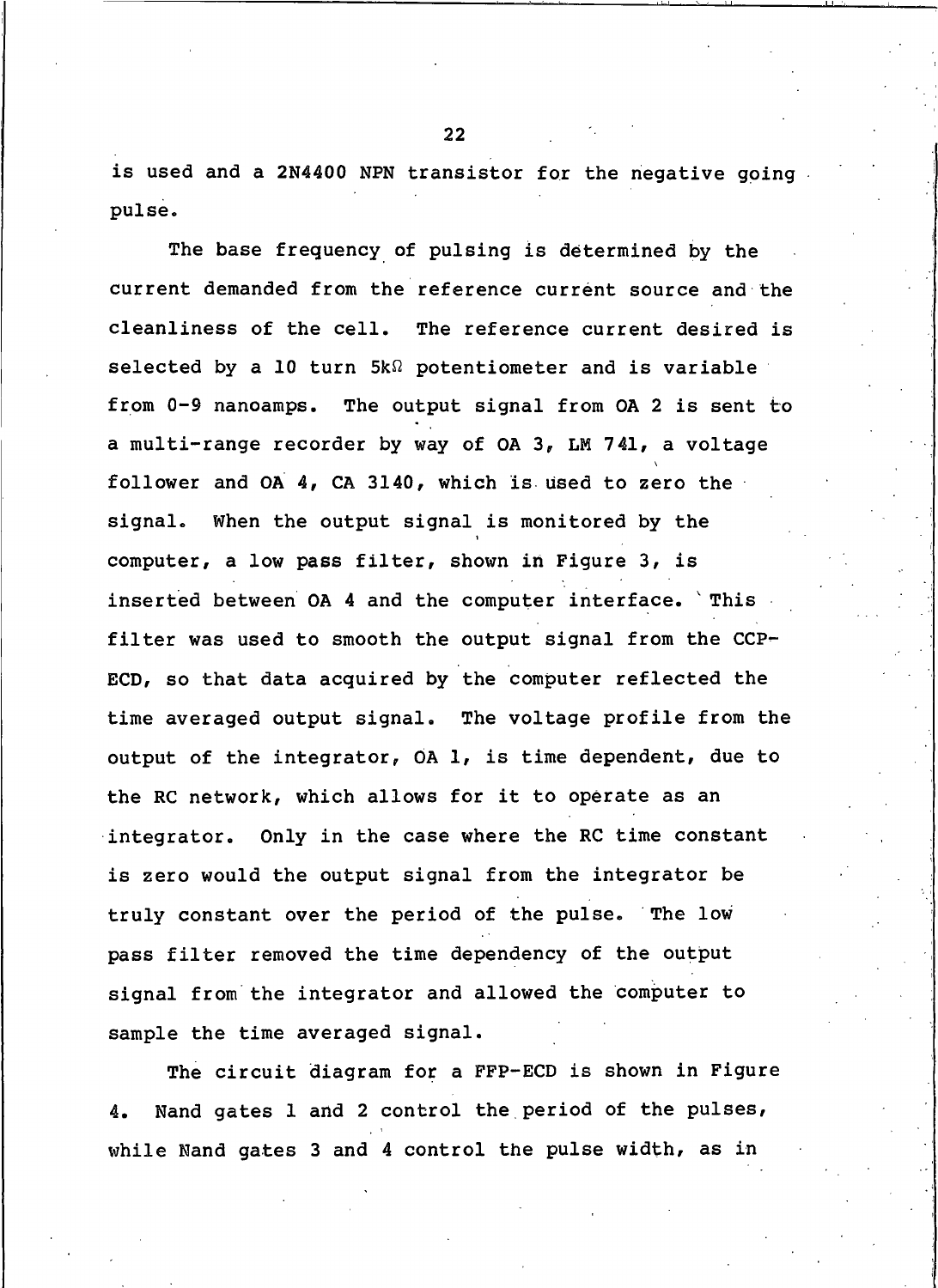

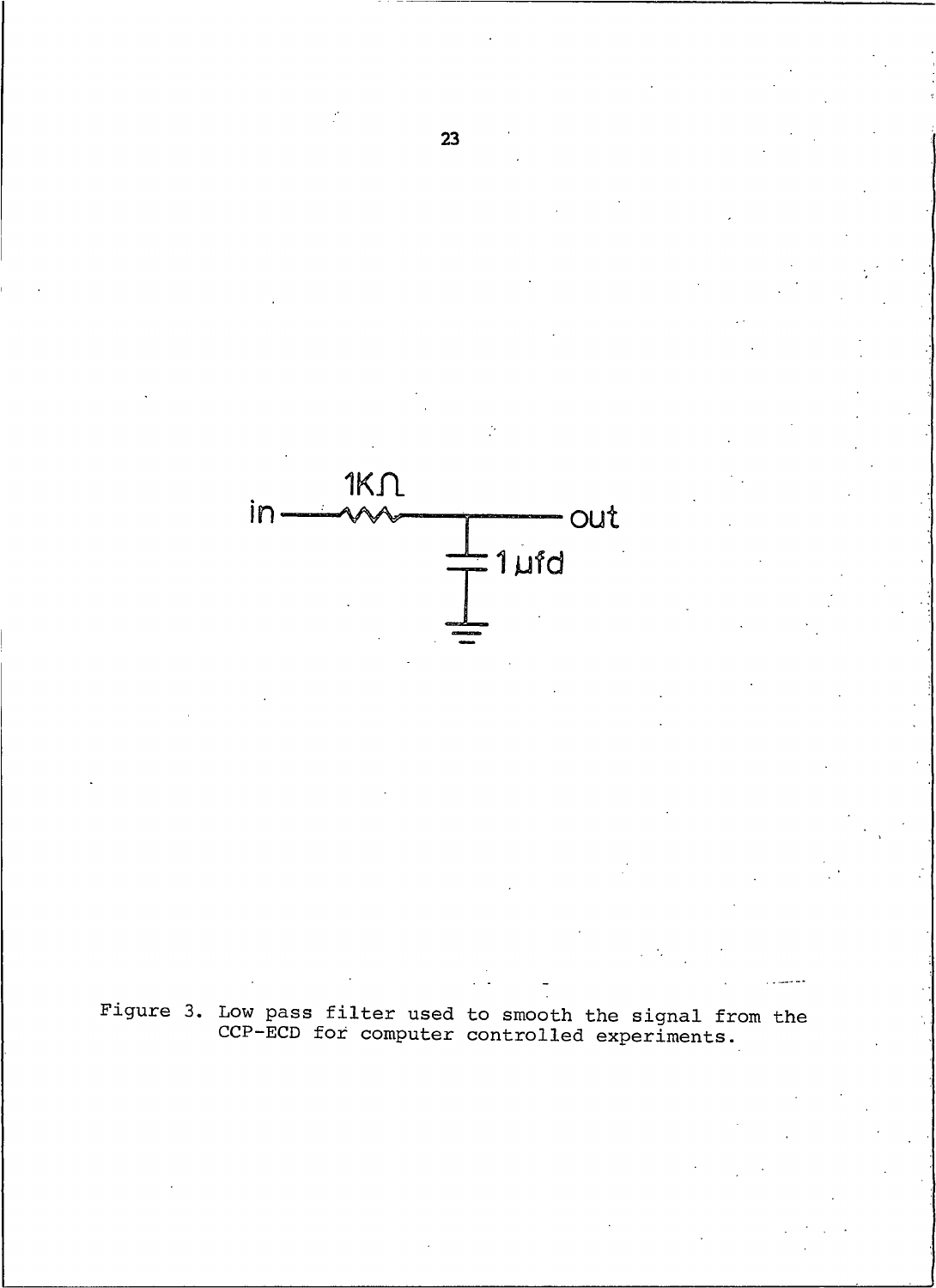

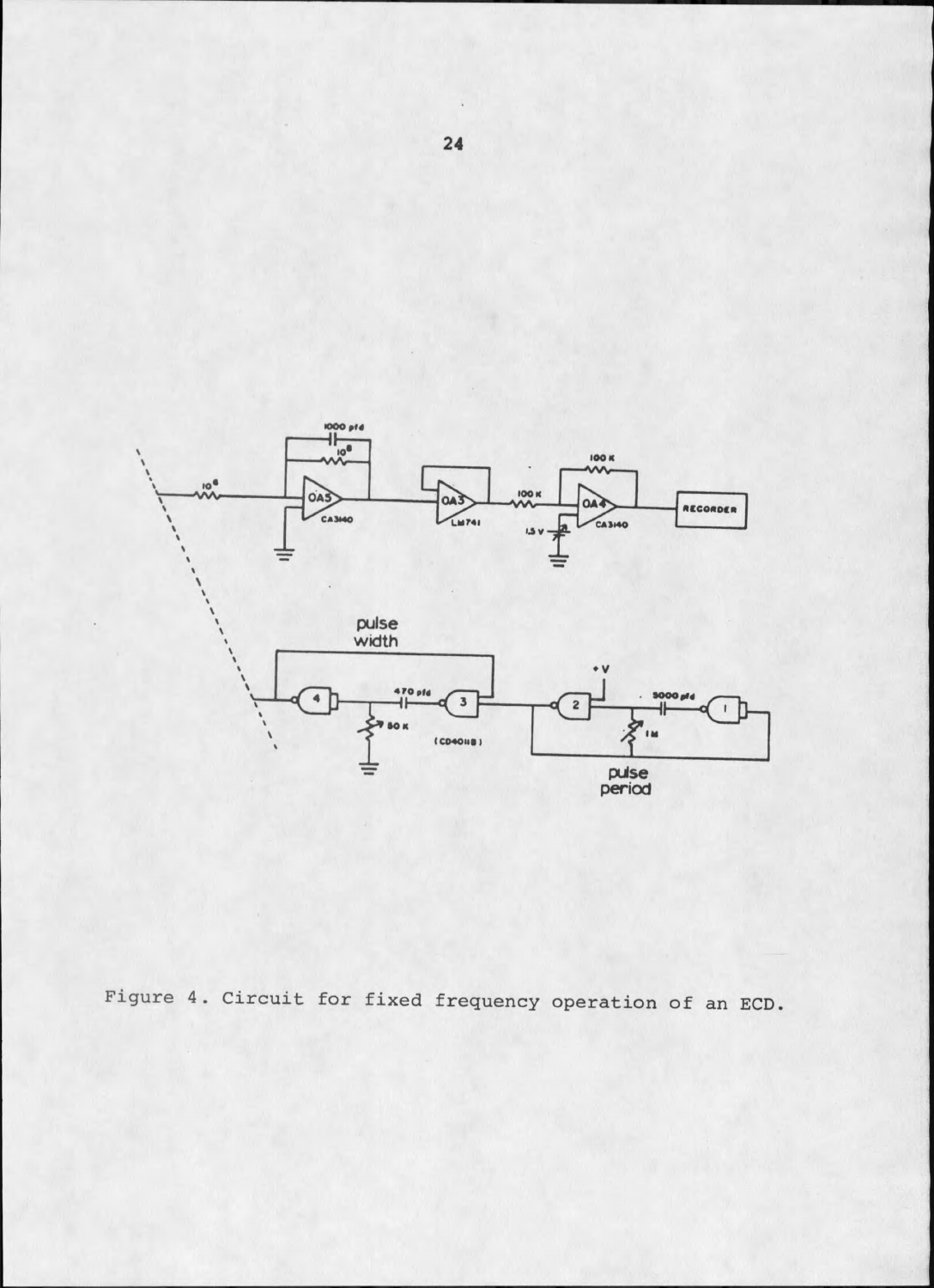the constant current circuit. All four Nand gates are contained on a CD 4011B IC. The pulse period can be varied from 10 us to 2.5 ms, using the values of the capacitor and variable resistor shown. Longer pulse periods can be achieved by simply increasing the size of either the capacitor or resistor. The pulse widths can be varied from from  $0.5-15$  us with the components shown. The pulse amplification circuitry is the same as that shown in The current resulting from the collection of Fiqure 2. electrons at the anode, due to the application of the pulse, is measured using a current to voltage follower, OA 5, CA 3140. With the precision resistor in the feedback network shown, the output voltage reflects the time averaged cell current times  $10^8$ . The signal output circuitry is the same as is shown in Figure 2.

In all the experiments reported here, the ECD was operated in the pulsed mode. Electrons were collected at the anode either by applying negative polarity pulses to the wall or by pulsing the anode positively while maintaining the cell wall at ground potential. In both cases the cell current is measured at the anode. Typically, positive pulsing is used, so that the ECD does not have to remain electrically isolated from the rest of the instrumentation. The pulsing parameters used were dependent on the application and are specified as needed in the Results and Discussion section.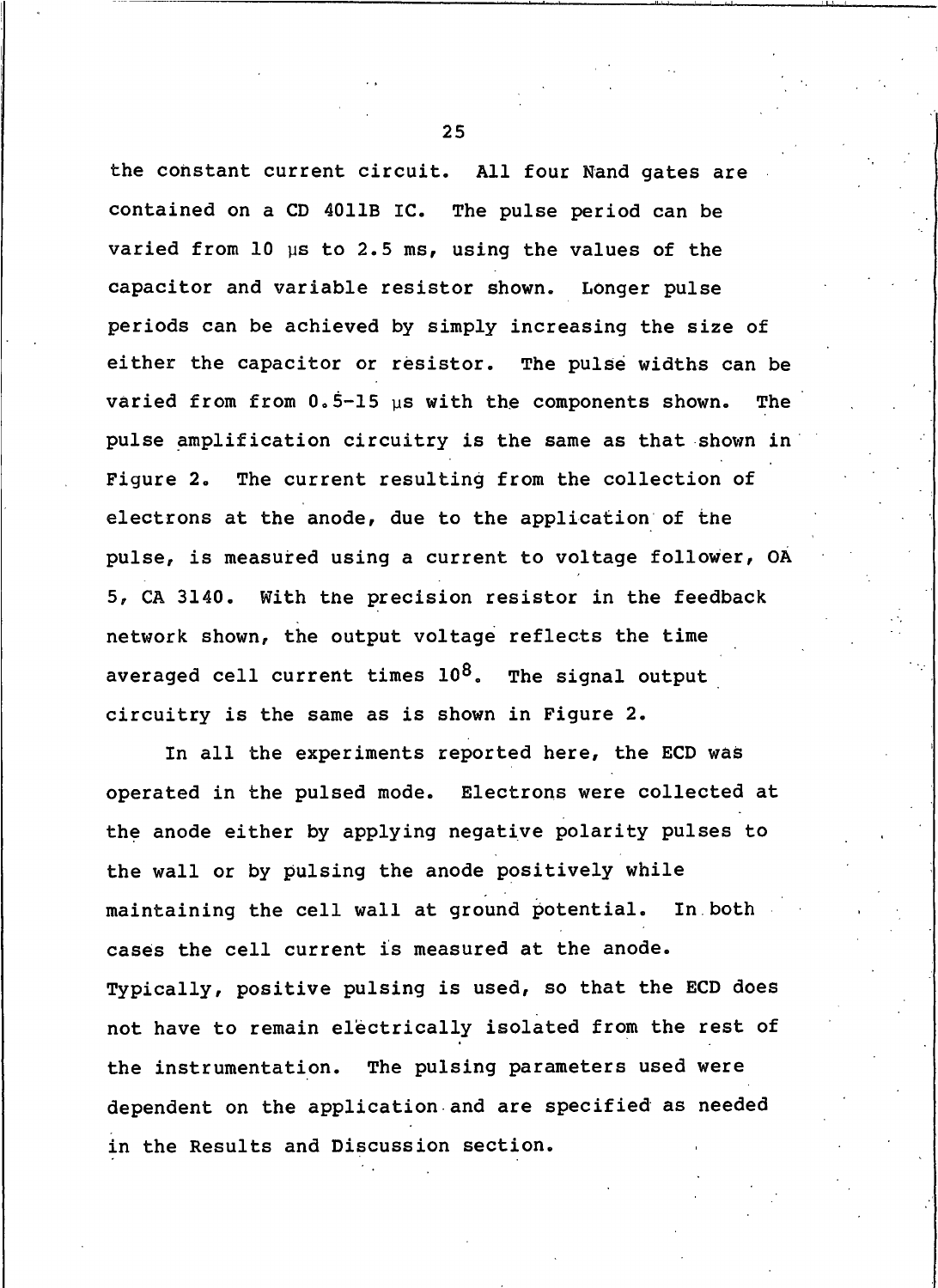Chromatograms were obtained from the homemade GC-ECD by continuously monitoring the output signal from either the FF or CC circuits, using a Houston Instruments Omniscribe strip chart recorder. For experiments in which the exponential diluter was used, the output from the CCP-ECD was monitored simultaneously with a strip chart recorder and by an Apple II plus computer equipped with a Cyborg Isaac's model 91A interface. The computer enabled the total 0-10 volt signal of the CCP-ECD to be monitored without further alteration of the signal over the entire course of each experiment. The computer retains one data point and real time clock measurement This one data point, however, every 10 seconds. represents the average of 100 individual measurements taken at 10 ms intervals over a 1 second period. Each experiment was allowed to run for 10,000 seconds and, at the conclusion, the raw data was transferred to disk.

## Standard Preparation

The halocarbons utilized in this study were all purchased from commercial sources as follows: CH3Br and C<sub>2</sub>H<sub>5</sub>Cl were purchased as gases from Matheson Gas Products, Lyndhurst, New Jersey. Liquid CFCl3 and gaseous  $CF_2Cl_2$  were obtained from PCR Incorporated, Gainesville, Florida. Liquid samples of CH3I and CHCl3 were purchased from J. T. Baker Chemical Company, Phillipsburg, New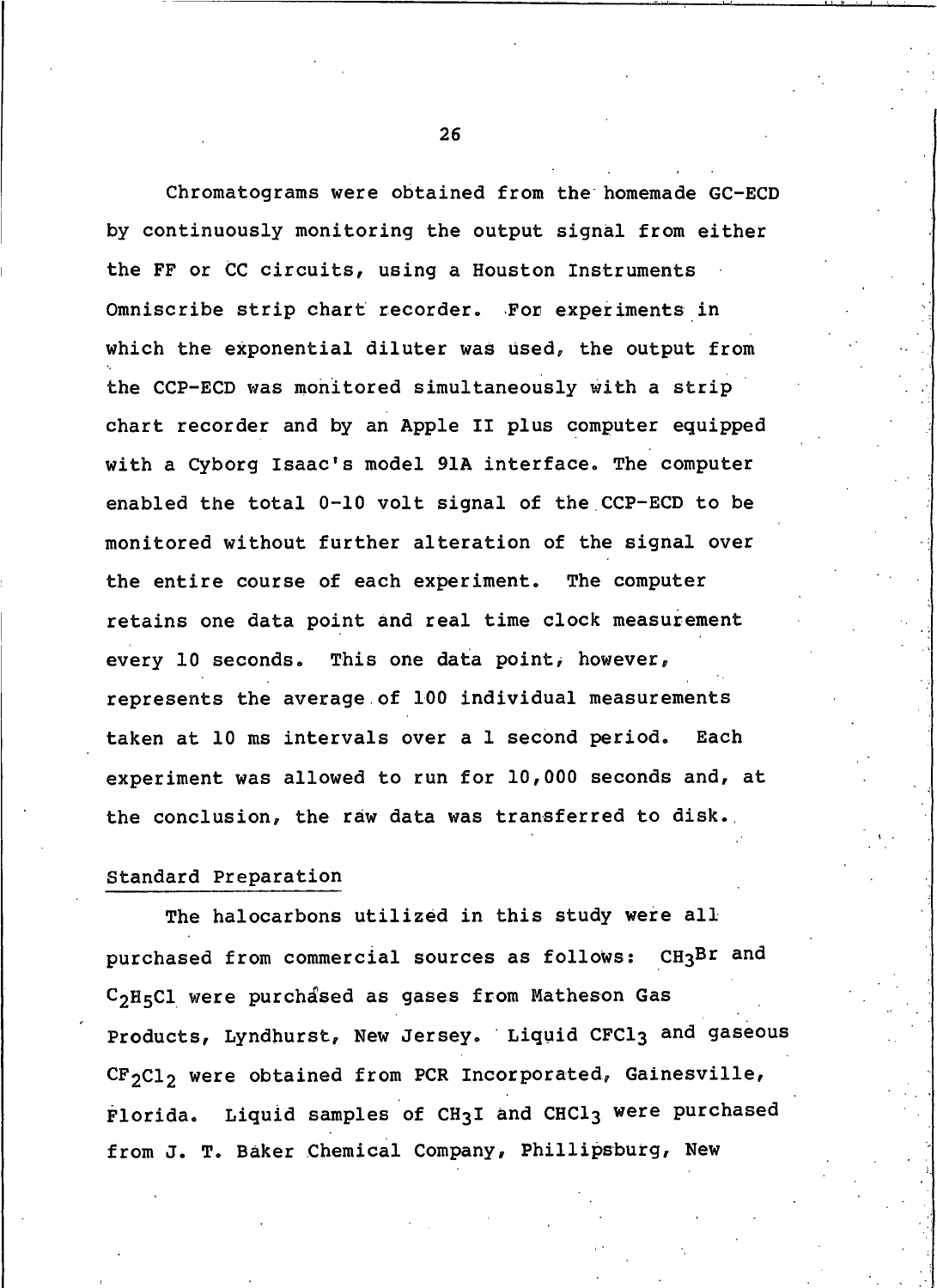Jersey. Liquid CCl<sub>A</sub> was obtained from Matheson, Coleman and Bell Manufacturing Chemists, Norwood, Ohio.

Standards of all the aforementioned halocarbons were prepared for analysis as gases using airtight glass carboys, which were maintained at above ambient pressures. Nitrogen was used as the dilutent gas and was checked for the presence of electron capturing impurities prior to sample preparation. The initial dilution was performed by injecting a small aliquot of either the neat liquid (0.5-100 µL) or gas (0.5-5 mL) into a 1.0 L gastight glass. flask pressurized to 1.0 psi above atmospheric pressure. Standards prepared from compounds which are liquids at room temperature required that the airtight flask sit for a short period of time, so that the sample could evaporate and equilibrate in the gas phase. Because of the high volatility of the halocarbons used here, this was usually accomplished in 10-15 minutes. Depending on the concentration (V/V) of the standard desired, subsequent dilutions would be performed using a 30 mL gastight syringe for sample transfer, and other 1.0 L airtight flasks, before the final dilution into either a 4.5 L or 22 L glass carboy, pressurized to 5 psi above atmospheric Both large carboys allowed for multiple pressure. sampling and sample storage for up to three weeks, without noticeable sample deterioration or atmospheric infusion.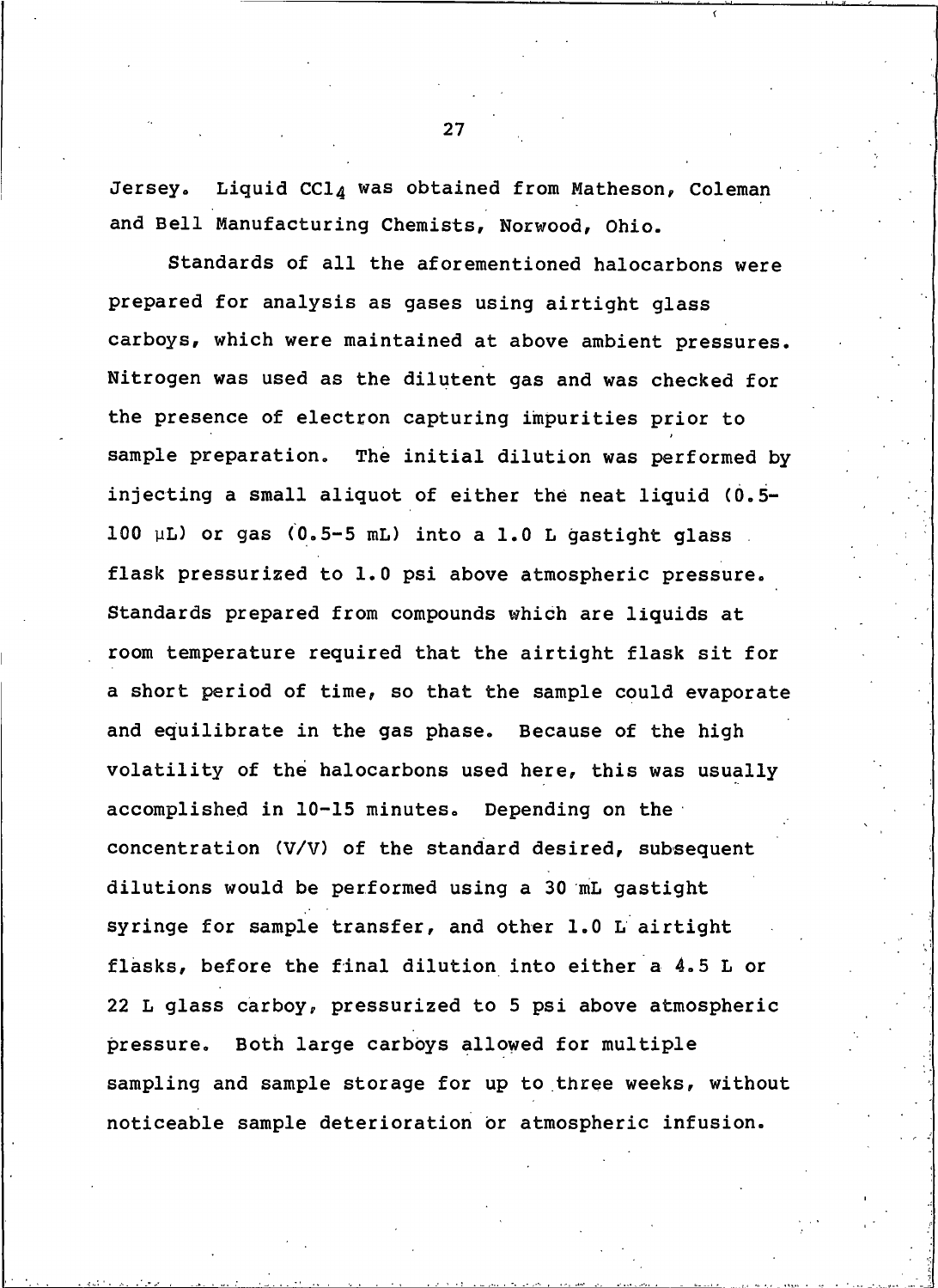Final dilutions and sample transfer were accomplished using a 100 mL gastight syringe equipped with a Hamilton G.T.S. syringe valve.

## Chromatographic Conditions

Samples were introduced into the detector by either a chromatographic column or an exponential dilution sphere. For halocarbon mixtures a 10'x 1/8" stainless steel column packed with 10% SF-96 on Chromosorb W was used. Adequate separation of the light halocarbon mixtures was obtained when the column was operated at ambient temperature. When wide range calibration curves for only a single component was desired, an exponential diluter was used, a general schematic of which is shown in Fiqure 5. The exponential diluter, a simple glass sphere, was manufactured from a 1 L round bottomed Pyrex flask and was connected to the. sampling valve and the detector by 1/4" glass tubing with Swagelok fittings. The volume of the diluter was determined by weighing the amount of water contained within the sphere and was found to be 1093  $\pm$  5 mL. The diluter was housed in the column oven, which was maintained at 38°C.

Carrier gases, either Ar with 10% methane or high purity nitrogen, were first passed through molecular sieve and oxygen traps. The molecular sieve trap was used to remove trace impurities of water present in the carrier